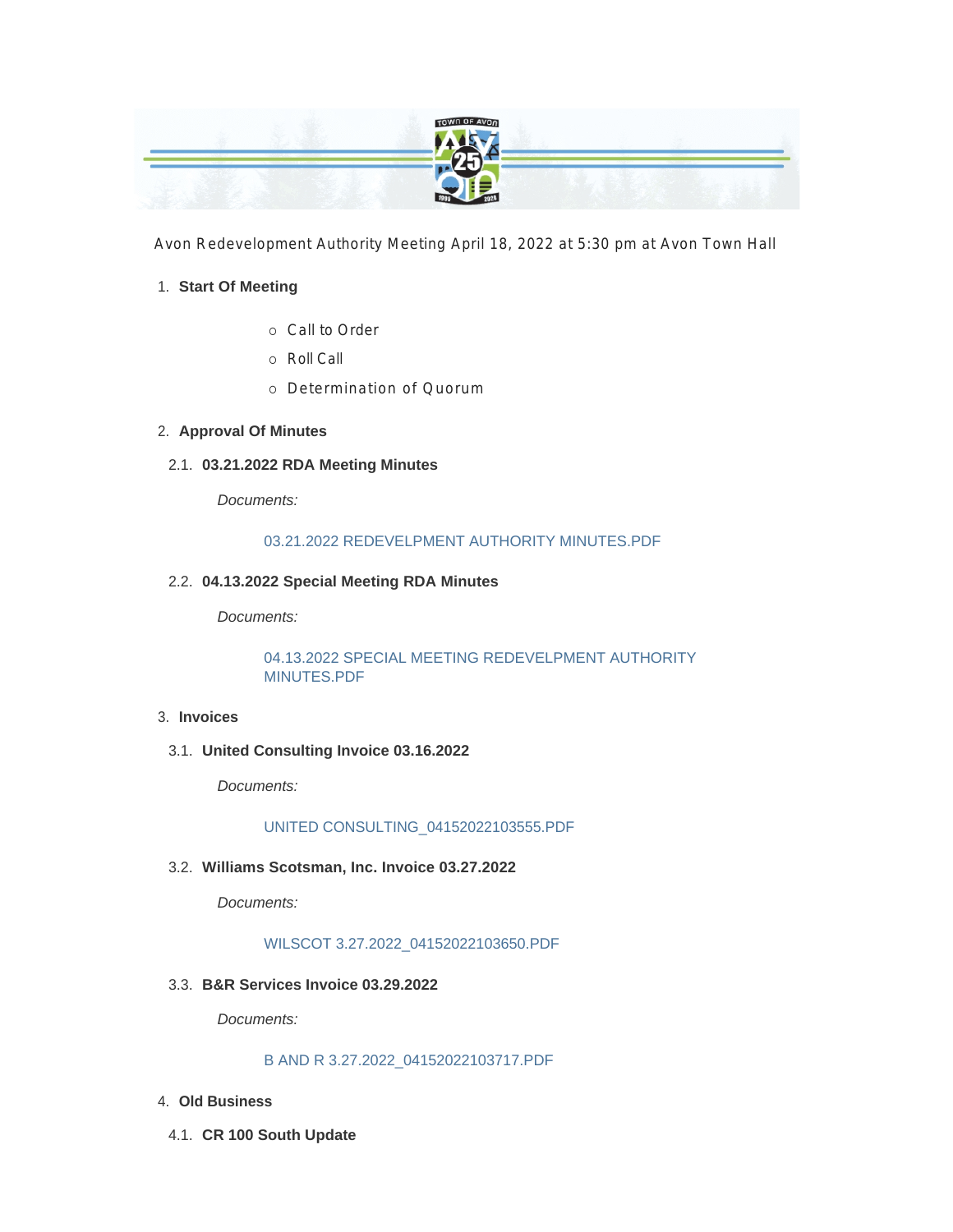- **New Business** 5.
- **Signatures** 6.
- **Adjournment** 7.

Anyone who requires an auxiliary aid or service for effective communication, or a modification of policies or procedures to participate in a program, service, or activity of Town of Avon, should contact the Town Administrative Offices as soon as possible but no later than 48 hours before the scheduled event.

"*Avon is a safe, vibrant community for active families and thriving businesses."* Avon Town Hall **|** 6570 East US Highway 36 **|** Avon, IN 46123 **|** 317-272-0948 **|** avongov.org **|** Next Meeting: 05/16/2022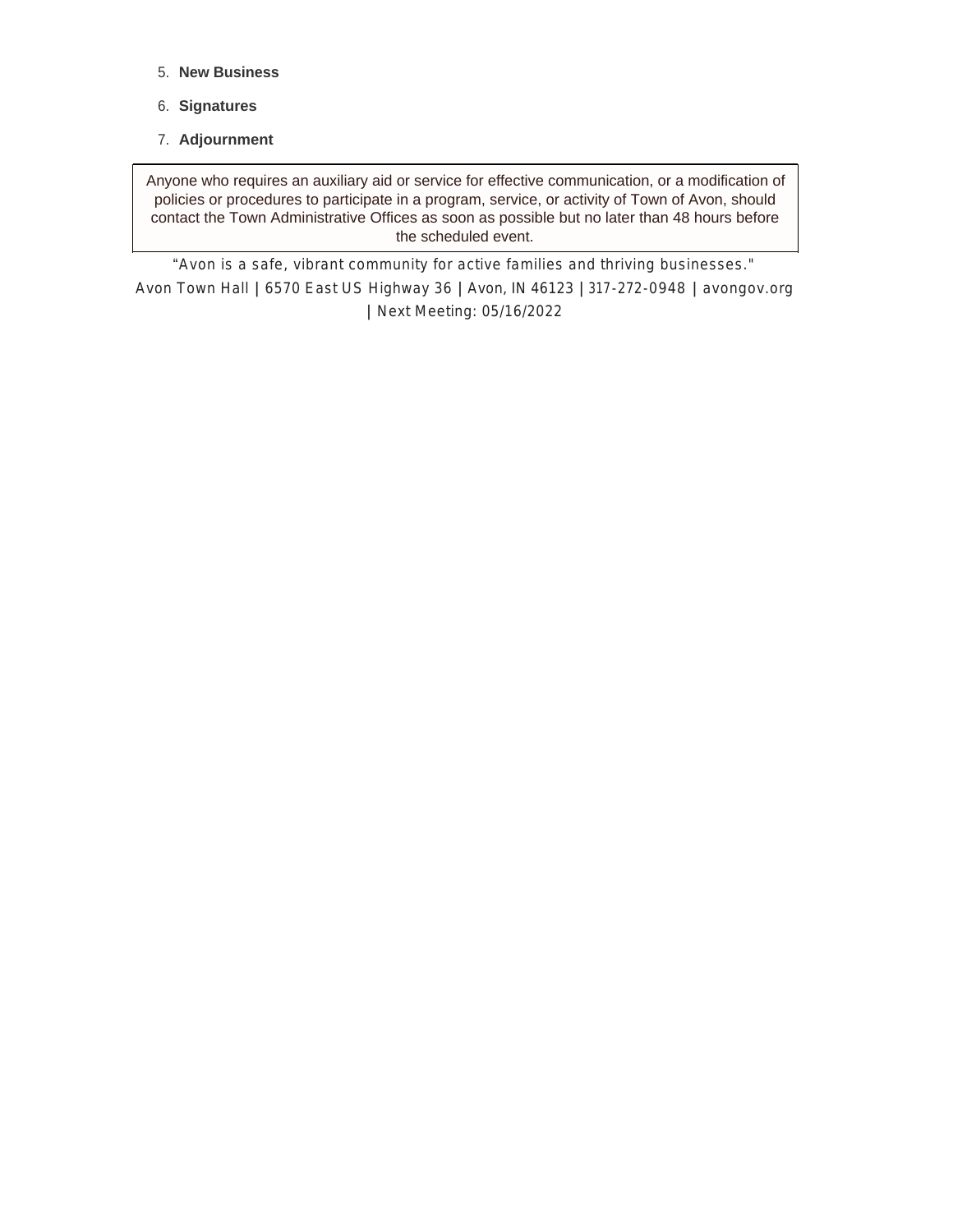# **Minutes** Avon Redevelopment Authority March 21, 2022 5:30 pm Avon Town Hall

- 1. Call to Order: Bob Culler, Harold Hiser and Jason Wyen. Other Members: Ryan Cannon, Town Manager; Mitchell Ray, Town Counsel; John Taylor, Economic Development Director
- 2. Minute Approvals: February 21, 2022: Minutes were approved 3-0
- 3. Invoices: J. Wyen motioned to approve the invoices. B. Culler seconded the motion. The invoices were approved 3-0.
	- **a. Reith Reiley Construction, Co., Inc.**
		- **-** CR 100 South Reconstruction: \$95,170.71
	- **b. Williams Scotsman, Inc.**
		- Premium Office/Conference Package: \$595.00
	- **c. B&R Services**
		- Portable Restroom for Field Office, January 2021: \$100.00
- 4. Old Business:
	- a. **County Road 100 S Update:** Ryan Cannon provided a project update.

# 5. New Business:

- **a.** M. Ray did RDA training.
- **b.** R. Cannon provided an update on the new website.
- 6. Adjournment: 5:55 pm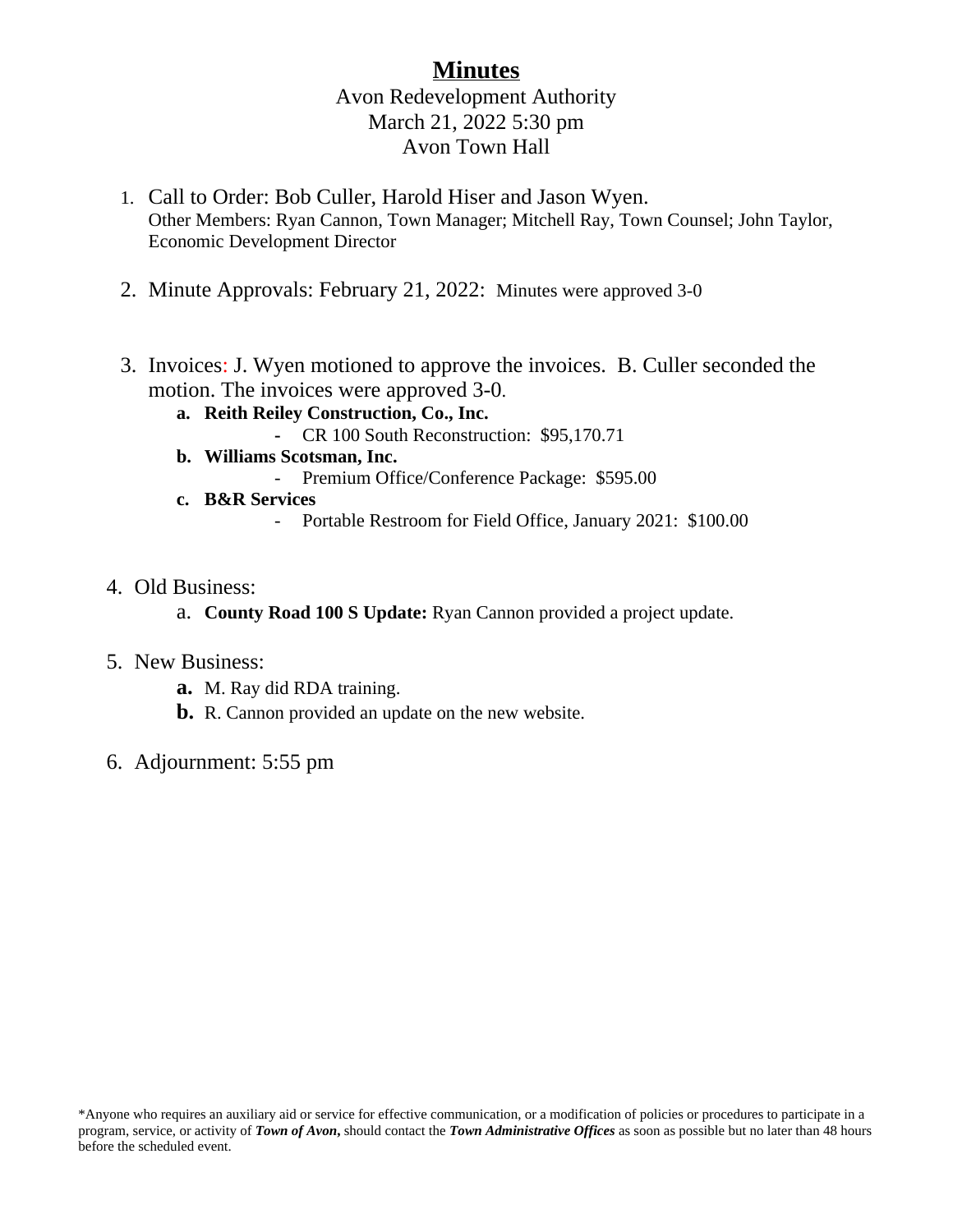# **Minutes**

Avon Redevelopment Authority Special Meeting April 13, 2022 5:30 pm Avon Town Hall

- 1. Call to Order: Harold Hiser and Jason Wyen. Other Members: Ryan Cannon, Town Manager; Mitchell Ray, Town Counsel;
- 2. New Business:
	- **a. 2021 Activity Report**: J. Wyen made a motion to approve, H. Hiser seconded; Motion was approved 2-0
- 3. Signatures: None
- 4. Adjournment: 5:54 pm

<sup>\*</sup>Anyone who requires an auxiliary aid or service for effective communication, or a modification of policies or procedures to participate in a program, service, or activity of *Town of Avon***,** should contact the *Town Administrative Offices* as soon as possible but no later than 48 hours before the scheduled event.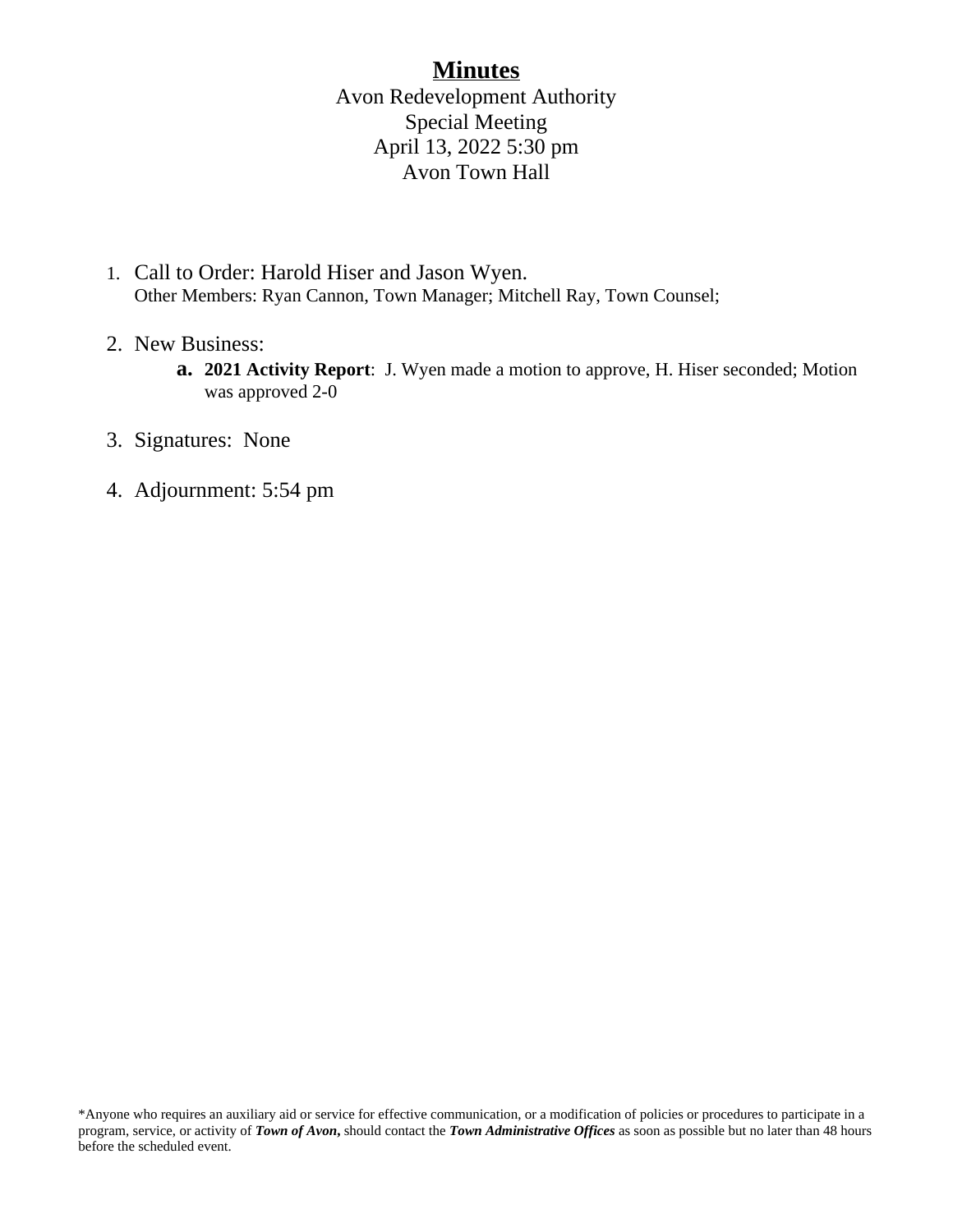

8440 Allison Pointe Blvd., Suite 200 Indianapolis, Indiana 46250 Bus. (317) 895-2585 Fax (317) 895-2596

| Avon, Town of        | Invoice number | 19301-32                                    |
|----------------------|----------------|---------------------------------------------|
| Rvan Cannon          | Date           | 03/16/2022                                  |
| 6570 E US Highway 36 |                |                                             |
| Avon. IN 46123       | Reconstruction | Project 19-301 Avon - County Road 100 South |

For Professional Services rendered after January 28, 2022 through February 25, 2022

Email Invoice: rcannon@avongov.org, jstandifer@avongov.org, smoore@avongov.org Reimbursable Support

Original Agreement, dated 12/17/2018 = \$1,378,200.00

#### **Invoice Summary**

| Description                              |       | Contract<br>Amount | Total<br>Billed | Current<br>Billed |
|------------------------------------------|-------|--------------------|-----------------|-------------------|
|                                          |       |                    |                 |                   |
| Design Collaboration and Review          |       | 87,700.00          | 83,563.79       | 0.00              |
| <b>Pre-Construction Activities</b>       |       | 50.300.00          | 43.118.40       | 0.00              |
| Inspection                               |       | 1.242.200.00       | 840,107.61      | 28.533.77         |
| 19-301-01 Part-time Inspection Dan Jones |       | 49.200.00          | 50.280.24       | 0.00              |
|                                          | Total | :429.400.00.       | 1.017.070.04    | 28,533.77         |

#### Inspection

**Professional Fees** 

|                               |               |                                     |        |                  | Hours                       | Rate                 | Billed<br>Amount        |
|-------------------------------|---------------|-------------------------------------|--------|------------------|-----------------------------|----------------------|-------------------------|
| <b>Construction Manager 1</b> |               |                                     |        |                  |                             |                      |                         |
| Braun S. Rodgers              |               |                                     |        |                  |                             |                      |                         |
| Project Time                  |               |                                     |        |                  | 90.50                       | 151.86               | 13,743.33               |
| Bret D. Smiley                |               |                                     |        |                  |                             |                      |                         |
| Project Time                  |               |                                     |        |                  | 73.00                       | 151.86               | 11,085.78               |
| <b>Construction Manager 2</b> |               |                                     |        |                  |                             |                      |                         |
| Jason Crowe                   |               |                                     |        |                  |                             |                      |                         |
| Project Time                  |               |                                     |        |                  | 13.00                       | 134.42               | 1,747.46                |
| Reimbursables                 |               |                                     |        |                  |                             |                      |                         |
|                               |               |                                     |        |                  | Units                       | Rate                 | <b>Billed</b><br>Amount |
| Miles                         |               |                                     |        |                  | 3,262.00                    | 0.60                 | 1,957.20                |
|                               |               |                                     |        |                  |                             | Invoice total        | 28,533.77               |
| <b>Aging Summary</b>          |               |                                     |        |                  |                             |                      |                         |
| Invoice Number                | $Fmin = Fmin$ | $\bigcap_{x}$ detected in $\bigcup$ | $\sim$ | $\sum_{i=1}^{n}$ | $\sim$ $\sim$ $\sim$ $\sim$ | $\sim$ $\sim$ $\sim$ | $\sim$ . 00             |

| <b>INVOICE INCINUEL</b> | <b>HIVULE DALE</b> | Uulsidhuli iy | Նսոշու    | uver ou   | over ou | Over 50 | OVEL IZU |
|-------------------------|--------------------|---------------|-----------|-----------|---------|---------|----------|
| 19301-30                | 01/12/2022         | 60.625.76     |           | 60,625.76 |         |         |          |
| 19301-31                | 02/09/2022         | 41.564.28     | 41.564.28 |           |         |         |          |
|                         | $\tau$ otal        | 102.190.04    | 41.564.28 | 60.625.76 | 0.00    | 0.00    | 0.00     |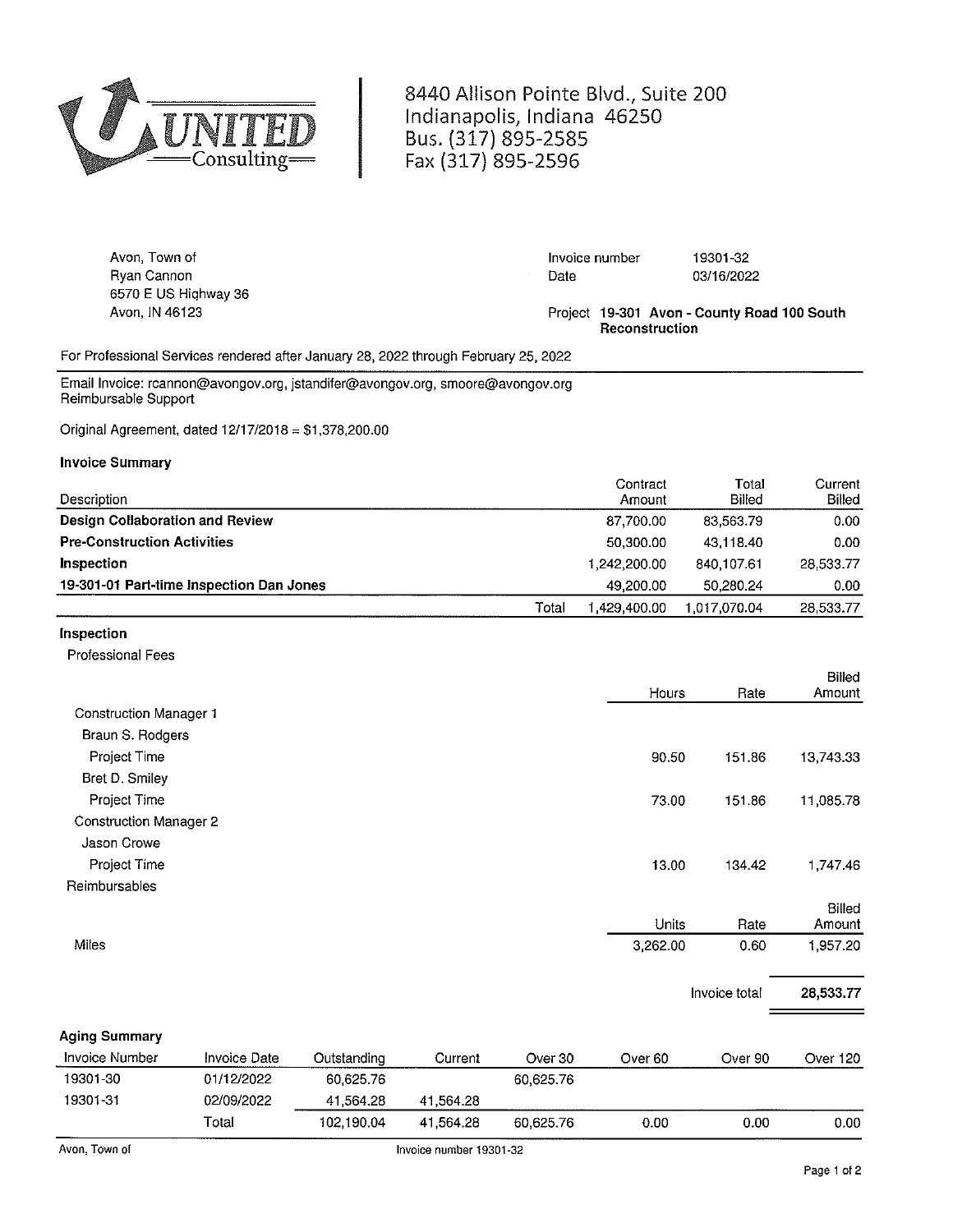Approved by:

Brin 1. Mil

Brian N. Miller Manager Const. Inspection Dept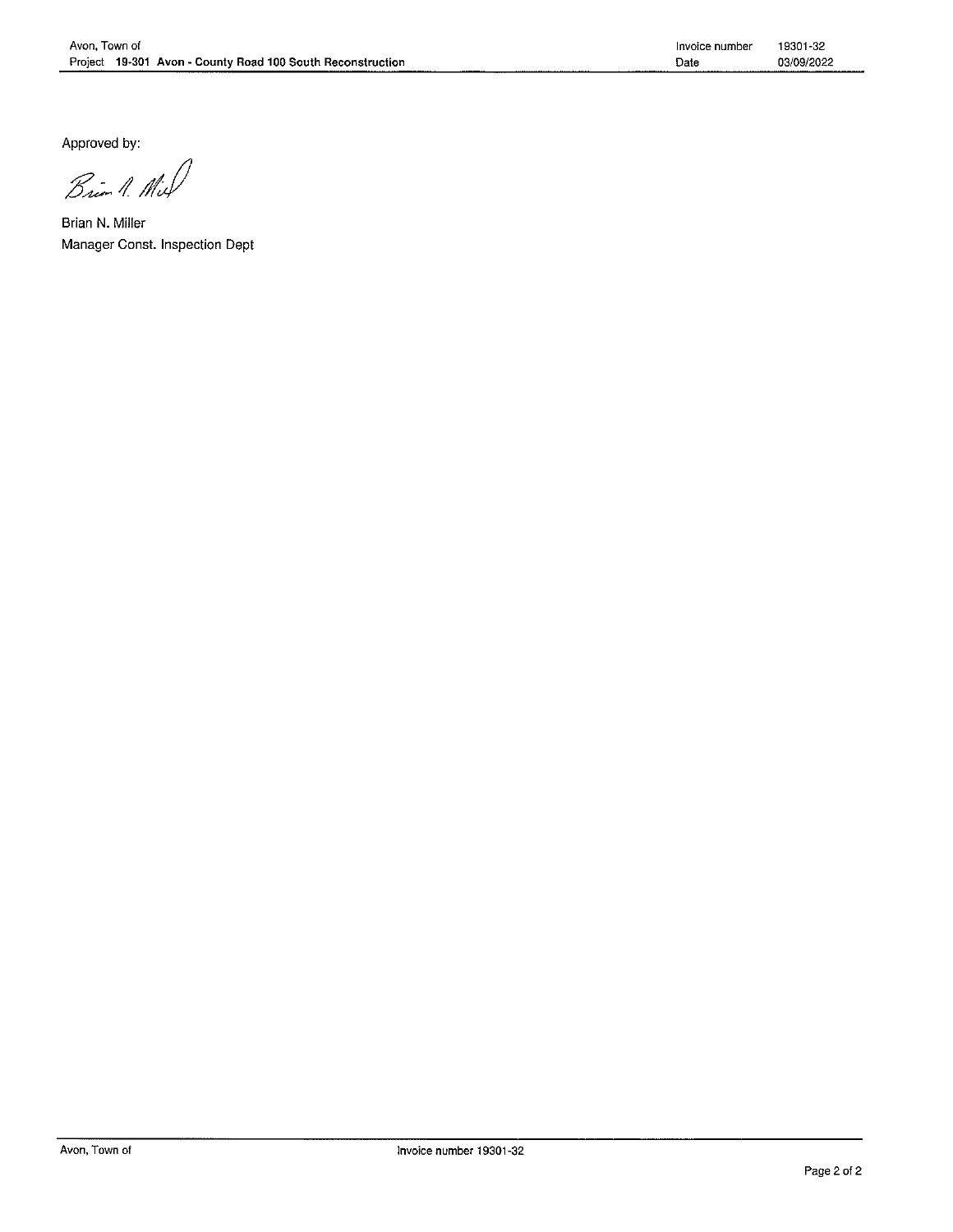

8440 Allison Pointe Blvd., Suite 200 Indianapolis, Indiana 46250<br>Bus. (317) 895-2585<br>Fax (317) 895-2596

Wednesday, March 9, 2022

**Employee Status: Active** 

**Braun S. Rodgers** 

Timesheet date: 2/25/2022

Total hours: 40.00

|                                                          | <b>LIFRE</b>               | <b>AGINITY</b>                                                                                                                                                                                                                 | <b>Euroloveca Moe</b>                                                                                                                                                                                                                                                 | Sacie)                                                                            | Stinbull                                     | $ V(0)  \geq 4$                        | ING YAN                                       | 841-1619-R               | រាព្រៃស្រង | laid Ia | សោះរ  |
|----------------------------------------------------------|----------------------------|--------------------------------------------------------------------------------------------------------------------------------------------------------------------------------------------------------------------------------|-----------------------------------------------------------------------------------------------------------------------------------------------------------------------------------------------------------------------------------------------------------------------|-----------------------------------------------------------------------------------|----------------------------------------------|----------------------------------------|-----------------------------------------------|--------------------------|------------|---------|-------|
| Avon - County Road 100 South<br>Reconstruction<br>19-301 | nspection.                 | the company's company's company's                                                                                                                                                                                              | Construction<br>Manager<br><b>ALCOHOL:</b>                                                                                                                                                                                                                            |                                                                                   |                                              | 4.00                                   |                                               | 9.00                     |            | 6.00    | 19.00 |
|                                                          | <b>Address Association</b> | .                                                                                                                                                                                                                              | and the con-<br><b>Direct Total</b><br>a service and the context of the company of the company of the context of the context of the context of the context of the context of the context of the context of the context of the context of the context of the context o | the company of the car<br>0.00<br>the contract of the second contract of the con- | 0.00                                         | 4.00<br>the company's state<br>.       | .<br>D.OO                                     | 9.00                     | 0.00       | 6.00    | 19.00 |
| Administration<br>the control                            |                            | The Contract of the Common Common and Common Common and Common Common Common Common Construction of the Common Common Common Common Common Common Common Common Common Common Common Common Common Common Common Common Common |                                                                                                                                                                                                                                                                       |                                                                                   |                                              | 4.00<br>.                              | 9.00                                          | <b>Contract Contract</b> | 8.00       |         | 21.00 |
|                                                          |                            |                                                                                                                                                                                                                                | <b>Overhead Total</b>                                                                                                                                                                                                                                                 | 0.00                                                                              | 0.00                                         | 4.00                                   | 9.00                                          | 0.00                     | 8.00       | 0.00    | 21.00 |
|                                                          |                            |                                                                                                                                                                                                                                | <b>Regular Total</b>                                                                                                                                                                                                                                                  | the company of the second company of<br>0.00                                      | the comment of the com-<br>0.00              | <b>Contract Contract</b><br>8.00       | $\sim$ $\sim$ $\sim$<br>9.00                  | 9.00                     | 8.00       | 6.00    | 40.00 |
|                                                          |                            |                                                                                                                                                                                                                                | <b>Timesheet Total</b>                                                                                                                                                                                                                                                | <br>$0.0^\circ$<br>the company's company's company's company's                    | .<br>0.00<br>the contract of the contract of | .<br>8.00<br>the control of the state. | the common state<br>9.00<br><b>Contractor</b> | 9.00                     | 8.00       | 6.00    | 40.00 |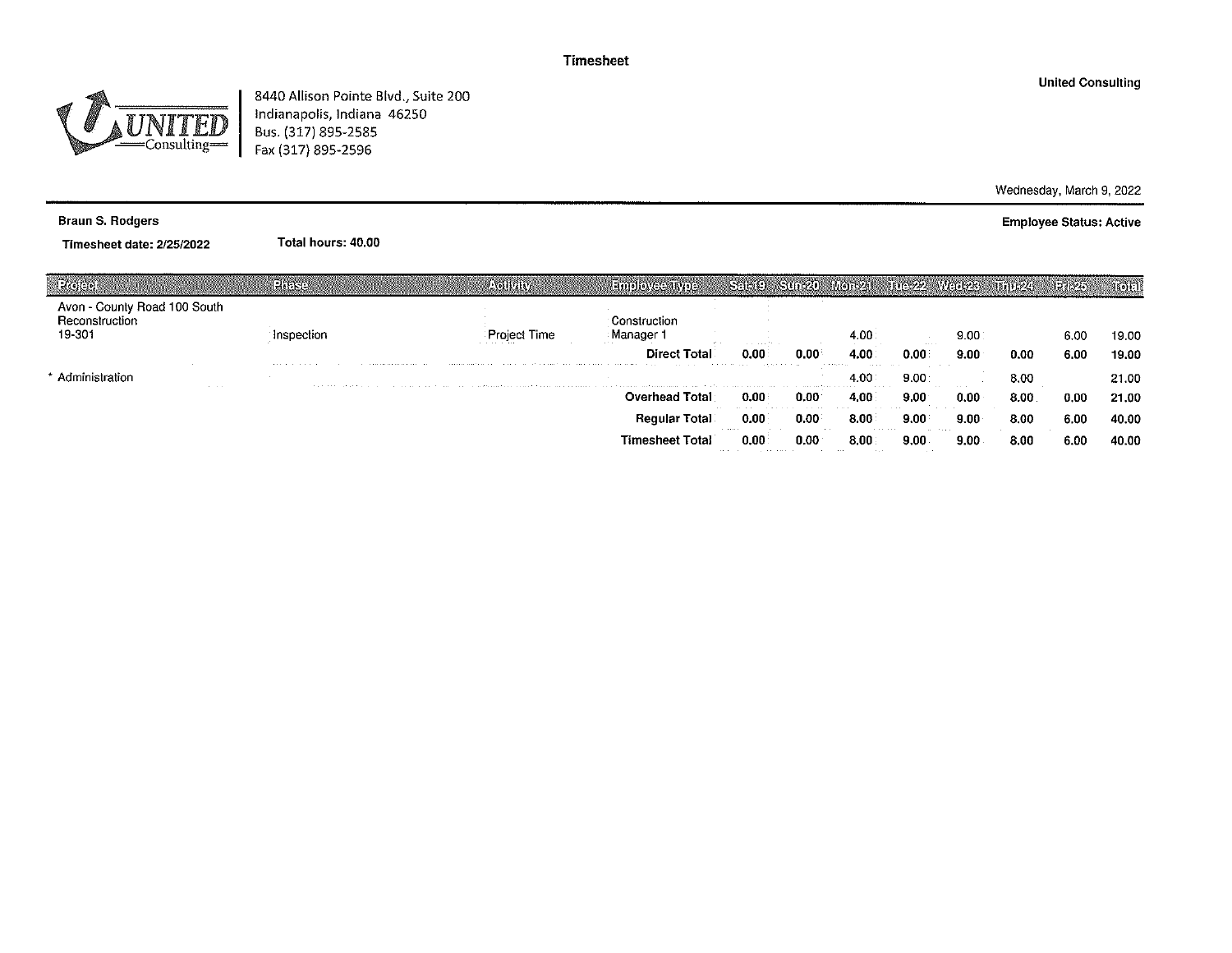

8440 Allison Pointe Blvd., Suite 200<br>Indianapolis, Indiana 46250<br>Bus. (317) 895-2585<br>Fax (317) 895-2596

**United Consulting** 

Wednesday, March 9, 2022 **Employee Status: Active** 

**Braun S. Rodgers** 

Timesheet date: 2/18/2022

Total hours: 40.00

| ાતહાલન                                                                  | Phase                                                      |                                   | <b>AORVAY</b>                                                                                                                                                                                                                  | <b>Employee IMPER</b>                                                                                                                                                      | $S_1$ in 2                                                                                                                                                                                                                           | <b>Sure Ki</b>                        | Monte                                                                                          | 瀬 11:51 銀 | <b>MAGGER</b>              | ancez | Film B | Kölel |
|-------------------------------------------------------------------------|------------------------------------------------------------|-----------------------------------|--------------------------------------------------------------------------------------------------------------------------------------------------------------------------------------------------------------------------------|----------------------------------------------------------------------------------------------------------------------------------------------------------------------------|--------------------------------------------------------------------------------------------------------------------------------------------------------------------------------------------------------------------------------------|---------------------------------------|------------------------------------------------------------------------------------------------|-----------|----------------------------|-------|--------|-------|
| Avon - County Road 100 South<br>Reconstruction<br>19-301                | Inspection                                                 |                                   | : Proiect Time                                                                                                                                                                                                                 | Construction<br>Manager 1<br><b>Contract Contract Contract</b>                                                                                                             | The Committee                                                                                                                                                                                                                        |                                       | 8.00%                                                                                          |           | 8.00                       |       | 6.00   | 22.00 |
|                                                                         |                                                            | the company of the company of the | the company of the company of the company of the company of the company of the company of the company of the company of the company of the company of the company of the company of the company of the company of the company  | <b>Direct Total</b>                                                                                                                                                        | າທ<br>the contract of the company of the state of the contract of the contract of the contract of the contract of the contract of the contract of the contract of the contract of the contract of the contract of the contract of th | 0.00<br>the state of the state of the | 8.00                                                                                           |           | 8.00<br>$\sim$ $\sim$      | 0.00  | 6.00   | 22.00 |
| Administration                                                          |                                                            |                                   |                                                                                                                                                                                                                                | and different action in a company amount of the conditation dimensional and action and dimensional action of a                                                             |                                                                                                                                                                                                                                      |                                       |                                                                                                |           | <b>CONTRACTOR</b>          | 9.00  |        | 9.00  |
| Public Relations (Golf Outings,<br>Convention Booths, Advertising Prep) | the complete state of the<br>and the state of the state of | the company's company's company's | the commission of the commission of the commission of the commission of the commission of the commission of the commission of the commission of the commission of the commission of the commission of the commission of the co | the company's company's company's company's company's<br>the search and search and search and search and search and search and search and search and search and search and |                                                                                                                                                                                                                                      |                                       |                                                                                                | 9.00      | the service control of the |       |        | 9.00  |
|                                                                         |                                                            |                                   |                                                                                                                                                                                                                                | <b>Overhead Total</b>                                                                                                                                                      | 0.00<br>and the state of                                                                                                                                                                                                             | 0.00<br>and the state of              | 0.00                                                                                           | 9.00      | 0.00                       | 9.00  | 0.00   | 18.00 |
|                                                                         |                                                            |                                   |                                                                                                                                                                                                                                | <b>Regular Total</b>                                                                                                                                                       | 0.00                                                                                                                                                                                                                                 | 0.00<br>.                             | 8.00<br>the contract of the contract of the con-                                               | 9.00      | 8.00                       | 9.00  | 6.00   | 40.00 |
|                                                                         |                                                            |                                   |                                                                                                                                                                                                                                | <b>Timesheet Total</b>                                                                                                                                                     | <b>Service State</b><br>0.00<br>the state of the control of the state of the                                                                                                                                                         | 0.00                                  | the control of the con-<br>$8.00^{\circ}$<br>the state of the con-<br><b>Contract Contract</b> | 9.00<br>. | 8.00                       | 9.00  | 6.00   | 40.00 |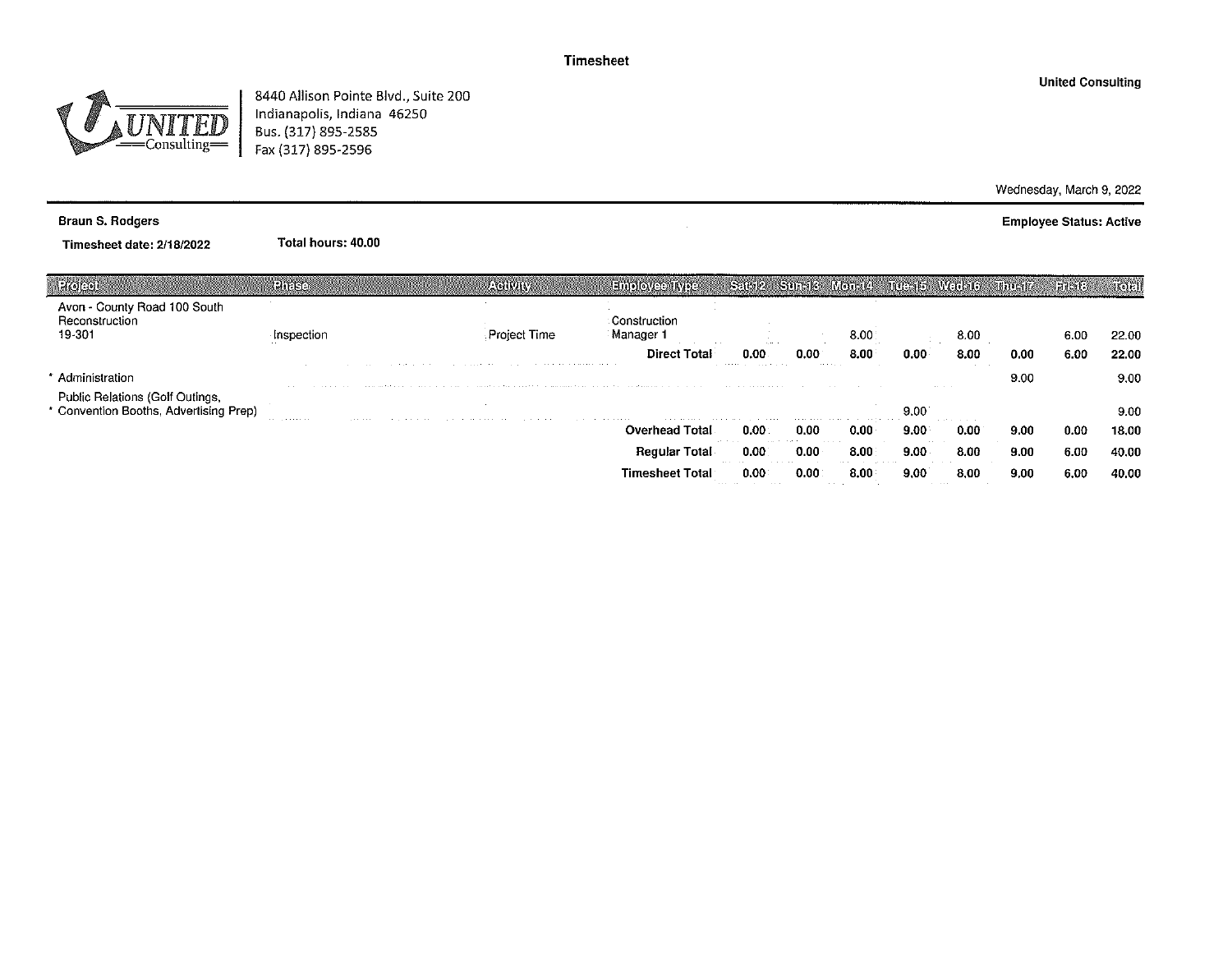-Consulting-

8440 Allison Pointe Blvd., Suite 200 Indianapolis, Indiana 46250<br>Bus. (317) 895-2585 Fax (317) 895-2596

Braun S. Rodgers

Timesheet date: 2/11/2022

Total hours: 40.00

| ा गर गर गर                                               | 19haes                            |          | ASHAHY                                                                                                          |                                                                                                                | ंनवमन                                                                                        |                                   |                                 |                           |              |      |       | ISO) (2)          |
|----------------------------------------------------------|-----------------------------------|----------|-----------------------------------------------------------------------------------------------------------------|----------------------------------------------------------------------------------------------------------------|----------------------------------------------------------------------------------------------|-----------------------------------|---------------------------------|---------------------------|--------------|------|-------|-------------------|
| Avon - County Road 100 South<br>Reconstruction<br>19 301 | Inspection                        | the con- | contract to the contract of the con-                                                                            | Construction<br>Manager 1                                                                                      |                                                                                              |                                   |                                 | 5.00                      | 8.00         | 8.00 | -4.00 | 29.50             |
|                                                          |                                   |          | <b>Project Time</b><br>the company's and a series are a series                                                  | Construction<br>Manager 1                                                                                      | the case of the accessories of the parameter and the contract of the contract of the problem |                                   |                                 | 3.00                      |              |      |       | 3.00 <sub>1</sub> |
|                                                          |                                   |          | the contract of the contract of the contract of the contract of the contract of the contract of the contract of | <b>Direct Total</b>                                                                                            | 0.00                                                                                         |                                   | <b>Contract Contract</b>        | 8.00                      | 8.00         | 8.00 | 4.00  | 32.50             |
| Administration                                           | <b>ALCOHOL:</b>                   |          | the season and the                                                                                              | sa na mga kalimaan na mga malaysing ang ng ang mga malaysing mga nagalang ang nagalawang sa mga mga pagalagan  |                                                                                              |                                   | the contract of the contract of | 2.00                      |              |      |       | 4.50              |
| * Pre-Contract LOI / SOQ                                 | the company's company's company's |          |                                                                                                                 | The company of the company of the property of the company and the company of the company of the company of the |                                                                                              | the company's company's company's | 3.00                            | the state of the state of | contract and |      |       | 3.00              |
|                                                          |                                   |          |                                                                                                                 | <b>Overhead Total</b>                                                                                          | 0.00                                                                                         | 0.00                              | 5.50                            | 2.00                      | 0.00         | 0.00 | 0.00  | 7.50              |
|                                                          |                                   |          |                                                                                                                 | <b>Regular Total</b>                                                                                           | .<br>0.00                                                                                    | 0.00                              | 10.00                           | 10.00                     | 8.00         | 8,00 | 4.00  | 40.00             |
|                                                          |                                   |          |                                                                                                                 | Timesheet Total                                                                                                | 0.00                                                                                         |                                   | <b>Contract Contract</b>        | 10.00                     | 8.00         | 8.00 | 4.00  | 40.00             |

**United Consulting** 

Wednesday, March 9, 2022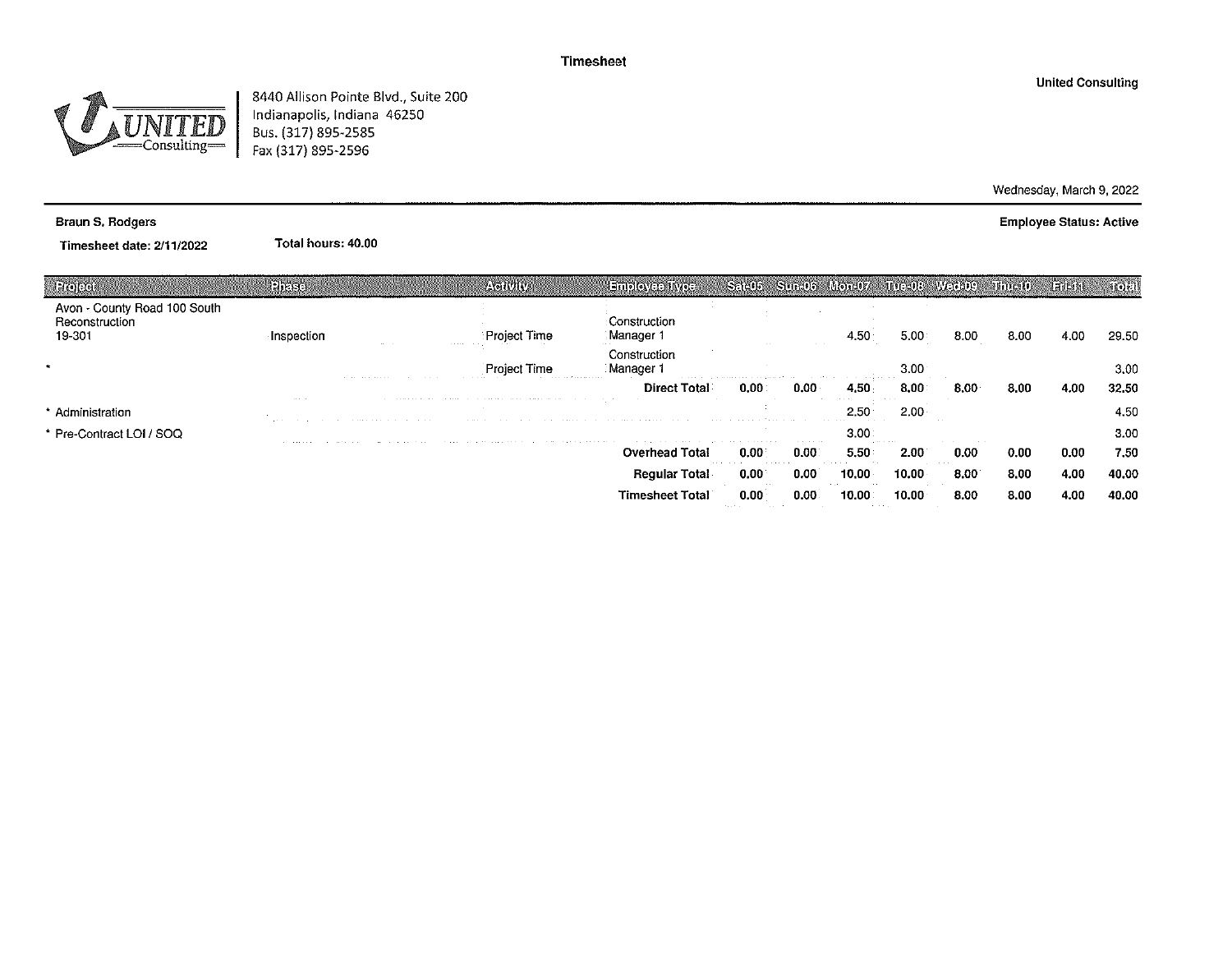

8440 Allison Pointe Blvd., Suite 200 Indianapolis, Indiana 46250 Bus. (317) 895-2585 Fax (317) 895-2596

#### **Braun S. Rodgers**

Timesheet date: 2/4/2022

Total hours: 40.00

| Projecti                                                    | Phase                                                                                                                                                                                                                          | AGIVILY                                                                                                                                                                                                                        | <b>Enployee Ilyee</b>                          | <b>CRICAL</b>          |       | <b>MOTES</b> | 田田山       | <b>WELLBOY</b> | Mindres | 177004 | noal  |
|-------------------------------------------------------------|--------------------------------------------------------------------------------------------------------------------------------------------------------------------------------------------------------------------------------|--------------------------------------------------------------------------------------------------------------------------------------------------------------------------------------------------------------------------------|------------------------------------------------|------------------------|-------|--------------|-----------|----------------|---------|--------|-------|
| Avon - County Road 100 South<br>Reconstruction<br>$*19-301$ | : Inspection                                                                                                                                                                                                                   | :Project Time                                                                                                                                                                                                                  | Construction<br>Manager 1                      |                        |       | 6.00         | 2.00<br>. | 6.00           | 4.50    | 1.50   | 20.00 |
| $\bullet$                                                   |                                                                                                                                                                                                                                | Project Time                                                                                                                                                                                                                   | Construction<br>Manager 1<br>$1.5 - 1.1 = 1.1$ |                        |       |              |           | 1.00           |         |        | 1.00  |
| $\bullet$                                                   |                                                                                                                                                                                                                                | Project Time                                                                                                                                                                                                                   | Construction<br>Manager 1                      |                        |       |              |           |                |         | 1.00   | 1.00  |
|                                                             |                                                                                                                                                                                                                                | Project Time                                                                                                                                                                                                                   | Construction<br>Manager 1                      |                        |       | 2.00         | 6.00      | 1.00           |         |        | 9.00  |
|                                                             | the construction of the company of the construction of the following the construction of the construction of the construction of the construction of the construction of the construction of the construction of the construct | the change of the state and<br><b>Project Time</b>                                                                                                                                                                             | Construction<br>Manager 1                      |                        |       |              |           |                | 0.50    |        | 0.50  |
|                                                             |                                                                                                                                                                                                                                | the contract and international                                                                                                                                                                                                 | .<br><b>Direct Total</b>                       | 0.00                   | 0.00  | 8.00         |           | 8.00           | 5,00    | 2,50   | 31.50 |
| Administration                                              |                                                                                                                                                                                                                                | The contract of the contract contract of the contract of the contract of the contract of the contract of the contract of the contract of the contract of the contract of the contract of the contract of the contract of the c | a consequence approaches a co-                 |                        |       |              |           |                | 3.00.   | 5.50   | 8.50  |
|                                                             | .                                                                                                                                                                                                                              | the second company is a company of the transportation of the company of the first                                                                                                                                              | <b>Overhead Total</b>                          | 0.00                   | 0.00: | 0.00         | 0.00      | 0.001          | 3.00    | 5.50   | 8.50  |
|                                                             |                                                                                                                                                                                                                                |                                                                                                                                                                                                                                | Regular Total∶                                 | 0.00                   | 0.00  | 8.00         | 8.00      | 8.00           | 8.00    | 8.00   | 40.00 |
|                                                             |                                                                                                                                                                                                                                |                                                                                                                                                                                                                                | <b>Timesheet Total</b>                         | 0.00<br><b>Service</b> | 0.00  | 8.00         | 8.00      | 8.00           | 8.00    | 8.00   | 40.00 |

Wednesday, March 9, 2022 **Employee Status: Active**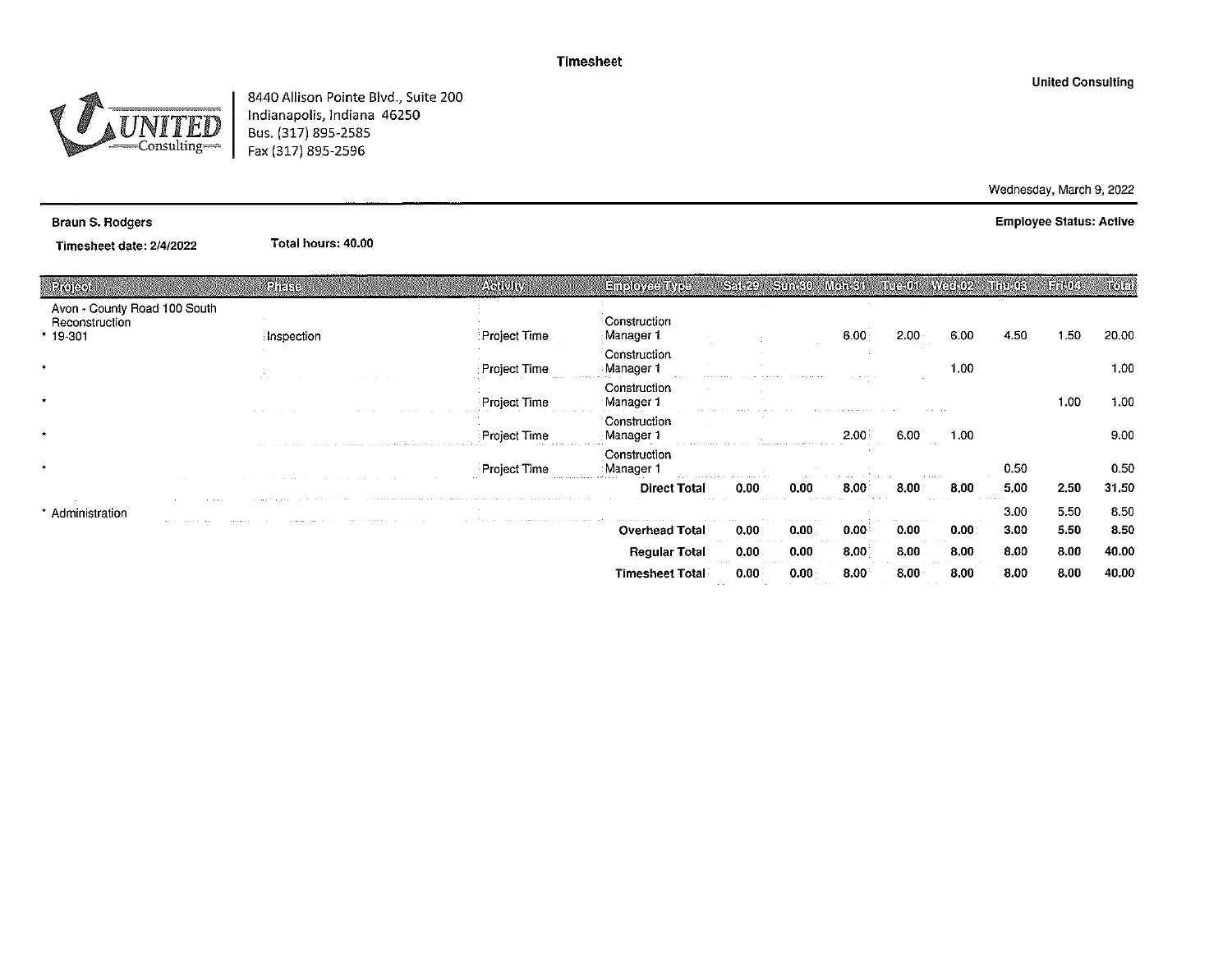

8440 Allison Pointe Blvd., Suite 200<br>Indianapolis, Indiana 46250<br>Bus. (317) 895-2585 Fax (317) 895-2596

#### **Bret D. Smiley**

Timesheet date: 2/25/2022

Total hours: 40.00

| ानेरगढाले                                                | Phee                                                   |                                                                                                                                                                                                                                | <b>Activity</b>                                                                                                                                                                                                                | <b>Employee IV of</b>                                                                                                                                                                                                                                   | <b>L'acit!</b>                                          |      | ifoteči at                                | <b>THE 22 WEIL28</b>                      |      | mmozy | ENGA) | $\mathbb{R}$ |
|----------------------------------------------------------|--------------------------------------------------------|--------------------------------------------------------------------------------------------------------------------------------------------------------------------------------------------------------------------------------|--------------------------------------------------------------------------------------------------------------------------------------------------------------------------------------------------------------------------------|---------------------------------------------------------------------------------------------------------------------------------------------------------------------------------------------------------------------------------------------------------|---------------------------------------------------------|------|-------------------------------------------|-------------------------------------------|------|-------|-------|--------------|
| Avon - County Road 100 South<br>Reconstruction<br>19-301 | Inspection                                             |                                                                                                                                                                                                                                | <b>Project Time</b><br><b>Contract Contract</b>                                                                                                                                                                                | Construction<br>Manager 1<br>and and company                                                                                                                                                                                                            |                                                         |      | 2,00                                      | 1.00.                                     | 6.00 | 6.00  | 7.00  | 22.00        |
|                                                          | <b>Service</b> Control<br>$\sim$ 100 $\sim$ 100 $\sim$ | contract and state of the con-                                                                                                                                                                                                 | Project Time                                                                                                                                                                                                                   | Construction<br>Manager 1<br>the complete service of the service<br>.                                                                                                                                                                                   | and an experience of the first con-                     |      | 4.00                                      |                                           | 2.00 | 2.00  |       | 8.00         |
|                                                          |                                                        |                                                                                                                                                                                                                                |                                                                                                                                                                                                                                | Total<br><b>Direct</b>                                                                                                                                                                                                                                  | 0.00                                                    | 0.00 | 6.00<br>.                                 | .00                                       | 8.00 | 8.00  | 7.00  | 30.00        |
| Administration                                           |                                                        |                                                                                                                                                                                                                                | the second contract the company of the second contract the contract of the contract of the contract of the contract of the contract of the contract of the contract of the contract of the contract of the contract of the con | The Contract of                                                                                                                                                                                                                                         |                                                         | 2.00 | <b>Contract Contract Contract</b>         | 8.00                                      |      |       |       | 10.00        |
|                                                          |                                                        | the company of the company of the company of the theory of the company of the company of the company of the company of the company of the company of the company of the company of the company of the company of the company o |                                                                                                                                                                                                                                | the companion of the companion of the companion of the companion of the companion of the companion of the companion of the companion of the companion of the companion of the companion of the companion of the companion of t<br><b>Overhead Total</b> | the companies of the companies of the companies<br>0.00 | 2.00 | 0.00                                      | 8.00 <sub>1</sub>                         | 0.00 | 0.00  | 0.00  | 10.00        |
|                                                          |                                                        |                                                                                                                                                                                                                                |                                                                                                                                                                                                                                | <b>Regular Total</b>                                                                                                                                                                                                                                    | 0.00                                                    | 2.00 | 6.00.                                     | 9.00                                      | 8.00 | 8.00  | 7.00  | 40.00        |
|                                                          |                                                        |                                                                                                                                                                                                                                |                                                                                                                                                                                                                                | <b>Service</b><br><b>Timesheet Total</b>                                                                                                                                                                                                                | 0.00                                                    | 2.00 | 6.00<br><b>Contract Contract Contract</b> | 9.00<br><b>Contract Contract Contract</b> | 8.00 | 8.00  | 7.00  | 40.00        |

Wednesday, March 9, 2022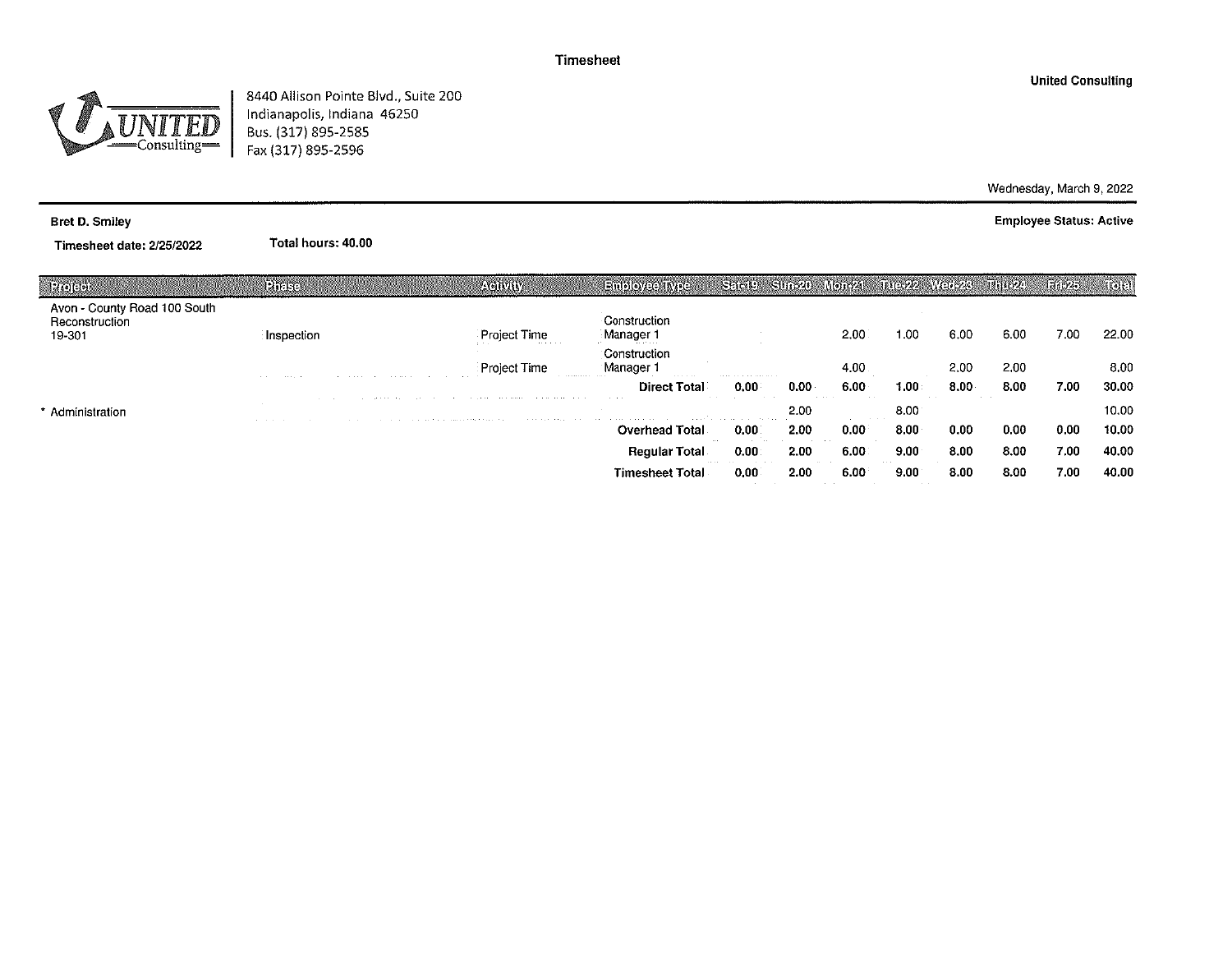

8440 Allison Pointe Blvd., Suite 200 Indianapolis, Indiana 46250 Bus. (317) 895-2585 Fax (317) 895-2596

Wednesday, March 9, 2022

**Employee Status: Active** 

Timesheet date: 2/18/2022

**Bret D. Smiley** 

Total hours: 40.00

| Helen                                                    | PITERE     |                                    | <b>AVERIVALLY</b>                                                                   | <b>Euployee INTER</b>                                               | Sact2 Sun 3 Mon-14            |      |                   | <b>INCHE WOUTE</b> |      | <b>Marie Cabe</b> | Naddal S | $\mathcal{H}$ |
|----------------------------------------------------------|------------|------------------------------------|-------------------------------------------------------------------------------------|---------------------------------------------------------------------|-------------------------------|------|-------------------|--------------------|------|-------------------|----------|---------------|
| Avon - County Road 100 South<br>Reconstruction<br>19-301 | Inspection |                                    | Project Time                                                                        | Construction<br>Manager 1                                           |                               |      | 4.00              | 4.00               | 2.00 | 1.00              | 8.00     | 19.00         |
|                                                          |            | the company's company's company's  | Project Time<br>the company's company's state of                                    | Construction<br>Manager 1<br>.<br><b>Contract Contract Contract</b> | and the contract of the state |      | $4.00 \cdot$      | 2.00               | 4.00 |                   |          | 10.00         |
|                                                          |            | the property of the control of the | the company's property and the property<br>the company's company's and              | <b>Direct Total</b>                                                 | 0.00<br>The Control           | 0.00 | 8.00 <sub>1</sub> | 6.00               | 6.00 | 1.00              | 8.00     | 29.00         |
| * Administration                                         |            | <b>Service</b> State               | and the constant of the constant of the constant contract to a constant constant of |                                                                     |                               |      |                   | 2.00               | 2.00 | 7.00              |          | 11.00         |
|                                                          |            |                                    |                                                                                     | <b>Overhead Total</b>                                               | $0,00 \cdot$                  | 0.00 | 0.00              | $2.00 -$           | 2.00 | 7.00              | 0.00     | 11.00         |
|                                                          |            |                                    |                                                                                     | <b>Regular Total</b>                                                | 0.00                          | 0.00 | 8.00 <sub>1</sub> | 8.00               | 8.00 | 8.00              | 8.00     | 40.00         |
|                                                          |            |                                    |                                                                                     | <b>Timesheet Total</b>                                              | 0.00                          | 0.00 | 8.00              | 8.00               | 8.00 | 8.00              | 8.00     | 40.00         |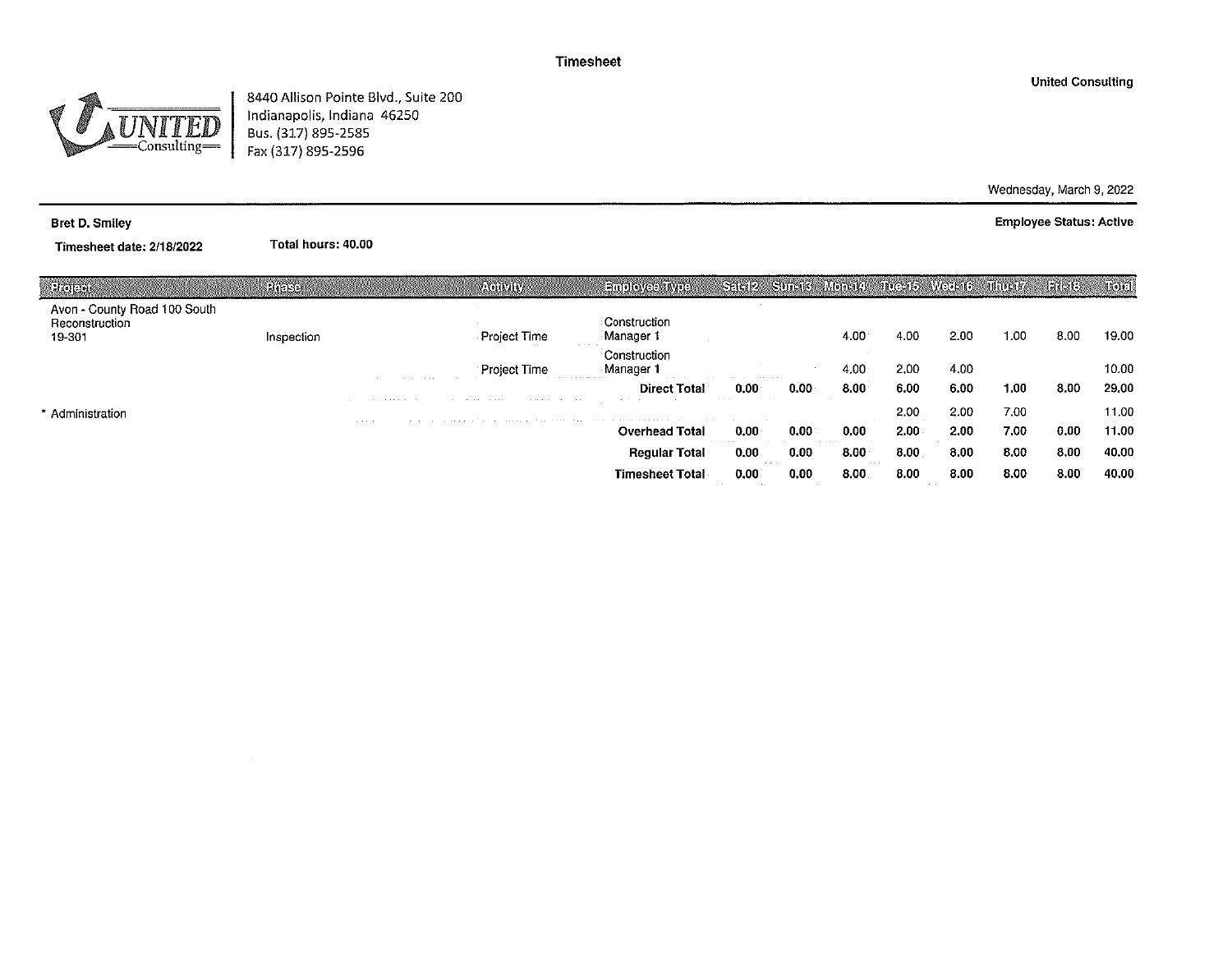$\frac{2}{2}$ Consulting=

8440 Allison Pointe Blvd., Suite 200 Indianapolis, Indiana 46250 Bus. (317) 895-2585 Fax (317) 895-2596

Total hours: 40.00

#### Bret D. Smiley

Timesheet date: 2/11/2022

| Projecti                                                 | PRESE         | <b>AGRURY</b>                                                                                                                                                                                                                                                                   | <b>EINPLOYEE INTER</b>                                                                                                                                                                                                                          | Sato Sunda                                                                      |                                | Monette                      | <b>INCLOS</b> | MycroBoek | munan             | <b>Bitah</b> | uoa   |
|----------------------------------------------------------|---------------|---------------------------------------------------------------------------------------------------------------------------------------------------------------------------------------------------------------------------------------------------------------------------------|-------------------------------------------------------------------------------------------------------------------------------------------------------------------------------------------------------------------------------------------------|---------------------------------------------------------------------------------|--------------------------------|------------------------------|---------------|-----------|-------------------|--------------|-------|
| Avon - County Road 100 South<br>Reconstruction<br>19-301 | Inspection    | <b>Project Time</b>                                                                                                                                                                                                                                                             | Construction<br>Manager 1                                                                                                                                                                                                                       |                                                                                 |                                | 4.00                         | 4.00          | 3.00      | 2.00              | 4.00         | 17.00 |
|                                                          |               | <b>Project Time</b><br>the state state of the state of                                                                                                                                                                                                                          | Construction<br>Manager 1                                                                                                                                                                                                                       | the contract of the contract of the contract of the contract of the contract of |                                | 4.00                         | 4.00          | 3.00      | 3.00              | 2.00         | 16.00 |
|                                                          |               |                                                                                                                                                                                                                                                                                 | <b>Direct Total</b>                                                                                                                                                                                                                             | 0.00                                                                            | 0.00                           | 8.00                         | 8.00.         | 6.00      | 5,00              | 6.00         | 33.00 |
| * Administration                                         | and the con-  | <b>CONTRACTOR</b><br>communication are the communication of the communication of the communication of the series of the control of                                                                                                                                              | the contract of the contract of the contract of the contract of the contract of the contract of the contract of the contract of the contract of the contract of the contract of the contract of the contract of the contract o                  | <b>COLLECT</b>                                                                  | <b>Service</b> State           |                              |               |           | 3.00              | 2.00         | 5.00  |
| * Pre-Contract Other                                     |               |                                                                                                                                                                                                                                                                                 |                                                                                                                                                                                                                                                 |                                                                                 | the state of the state of<br>. |                              |               | 2.00      |                   |              | 2.00  |
|                                                          | <b>CALL A</b> | the company of the company of the company of the company of the company of the company of the company of the company of the company of the company of the company of the company of the company of the company of the company<br>the control of the con-<br>the contract of the | the company of the company of the company of the company of the company of the company of the company of the company of the company of the company of the company of the company of the company of the company of the company<br>Overhead Total | 0.00                                                                            | 0.00                           | 0.00<br>$\sim$ $\sim$ $\sim$ | 0.00          | 2.00      | 3.00 <sub>1</sub> | 2.00         | 7.00  |
|                                                          |               |                                                                                                                                                                                                                                                                                 | <b>Regular Total</b>                                                                                                                                                                                                                            | 0.00                                                                            | 0.00                           | 8.00                         | 8,00          | 8.00      | 8.00              | 8.00         | 40.00 |
|                                                          |               |                                                                                                                                                                                                                                                                                 | <b>Timesheet Total</b>                                                                                                                                                                                                                          | 0.00                                                                            | 0.00                           | 8.00                         | 8.00          | 8.00      | 8.00              | 8.00         | 40.00 |

**United Consulting** 

Wednesday, March 9, 2022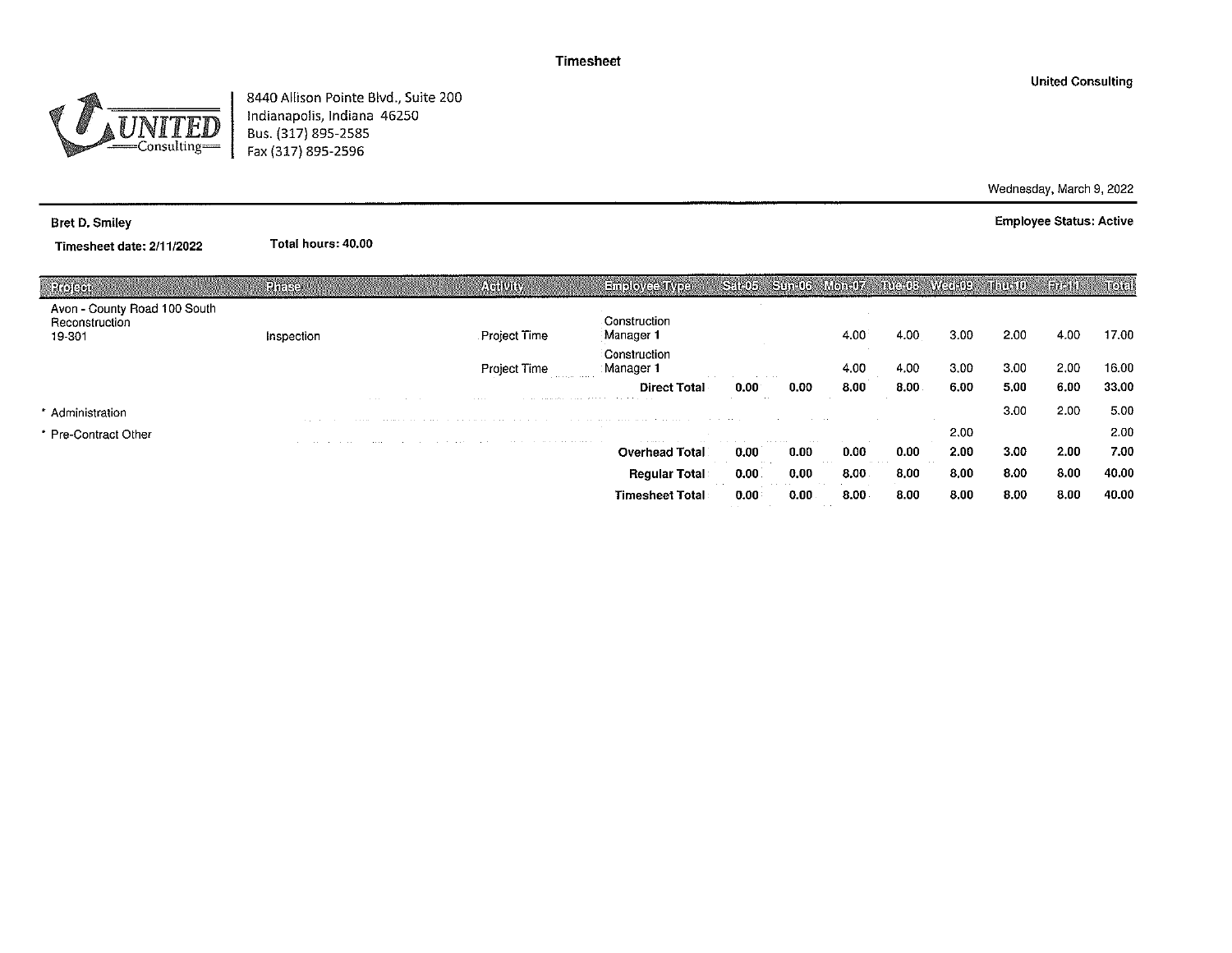$=$ Consulting $=$ 

8440 Allison Pointe Blvd., Suite 200 Indianapolis, Indiana 46250 Bus. (317) 895-2585 Fax (317) 895-2596

Total hours: 40.00

#### Bret D. Smiley

Timesheet date: 2/4/2022

| $12$ (e) $(2)$ and                                       | <b>Phase</b>                 | <b>AGINAN</b>                                                                                                                                                                                                                                             | <b>A SITTED COVERED A VIEW</b>                                                                                                                                                                                                | ह्रदृष्ट्यम               | S116801                   | Monesh                                                 | រោមសហរ | Matilie R | mmerk | i aanoo w | 1000              |
|----------------------------------------------------------|------------------------------|-----------------------------------------------------------------------------------------------------------------------------------------------------------------------------------------------------------------------------------------------------------|-------------------------------------------------------------------------------------------------------------------------------------------------------------------------------------------------------------------------------|---------------------------|---------------------------|--------------------------------------------------------|--------|-----------|-------|-----------|-------------------|
| Avon - County Road 100 South<br>Reconstruction<br>19-301 | Inspection                   | Project Time                                                                                                                                                                                                                                              | Construction<br>Manager 1<br>the company                                                                                                                                                                                      |                           |                           | 2.00                                                   | 2.00   | 4.00      | 4.00  | 3.00      | 15.00             |
|                                                          |                              | Project Time<br><b>Contract Contract</b>                                                                                                                                                                                                                  | Construction<br>Manager 1<br>the company of the second company                                                                                                                                                                |                           | the company of the com-   | 2,00                                                   |        | 3.00      | 4.00  | 4.00      | 13.00             |
|                                                          |                              | 1000000                                                                                                                                                                                                                                                   | <b>Direct Total</b>                                                                                                                                                                                                           | 0.00<br><b>STATISTICS</b> | 0.00<br><b>CONTRACTOR</b> | 4.00<br><b>CONTRACTOR</b>                              | 2.00   | 7.00      | 8.00  | 7.00      | 28.00             |
| * Pre-Contract LOI / SOQ                                 |                              | the second contract and contract and contract to the second contract of the second contract of the second contract of the second contract of the second contract of the second contract of the second contract of the second c<br>considered the constant | <b>Service Control</b>                                                                                                                                                                                                        |                           | <b>Contractor</b>         | 4.00                                                   | 6.00   | 1.00      |       |           | 11.00             |
| * Pre-Contract Other                                     | the state and control of the |                                                                                                                                                                                                                                                           | the company of the company of the company of the company of the company of the company of the company of the company of the company of the company of the company of the company of the company of the company of the company |                           |                           |                                                        |        |           |       | 1.00      | 1.00 <sub>1</sub> |
|                                                          |                              | <b>ALCOHOL:</b>                                                                                                                                                                                                                                           | <b>Overhead Total</b>                                                                                                                                                                                                         | 0.00                      | $0.00^{\circ}$            | $4.00 \cdot$                                           | 6.00   | 1.00      | 0.00  | 1,00      | 12.00             |
|                                                          |                              |                                                                                                                                                                                                                                                           | <b>Requiar Total</b>                                                                                                                                                                                                          | 0.00                      | 0,00.                     | 8,00                                                   | 8.00   | 8.00      | 8.00  | 8.00      | 40.00             |
|                                                          |                              |                                                                                                                                                                                                                                                           | <b>Timesheet Total</b>                                                                                                                                                                                                        | 0.00<br><b>Service</b>    | 0.00                      | 8.00 <sub>1</sub><br><b>Contract Contract Contract</b> | 8.00   | 8.00      | 8.00  | 8.00      | 40.00             |

Wednesday, March 9, 2022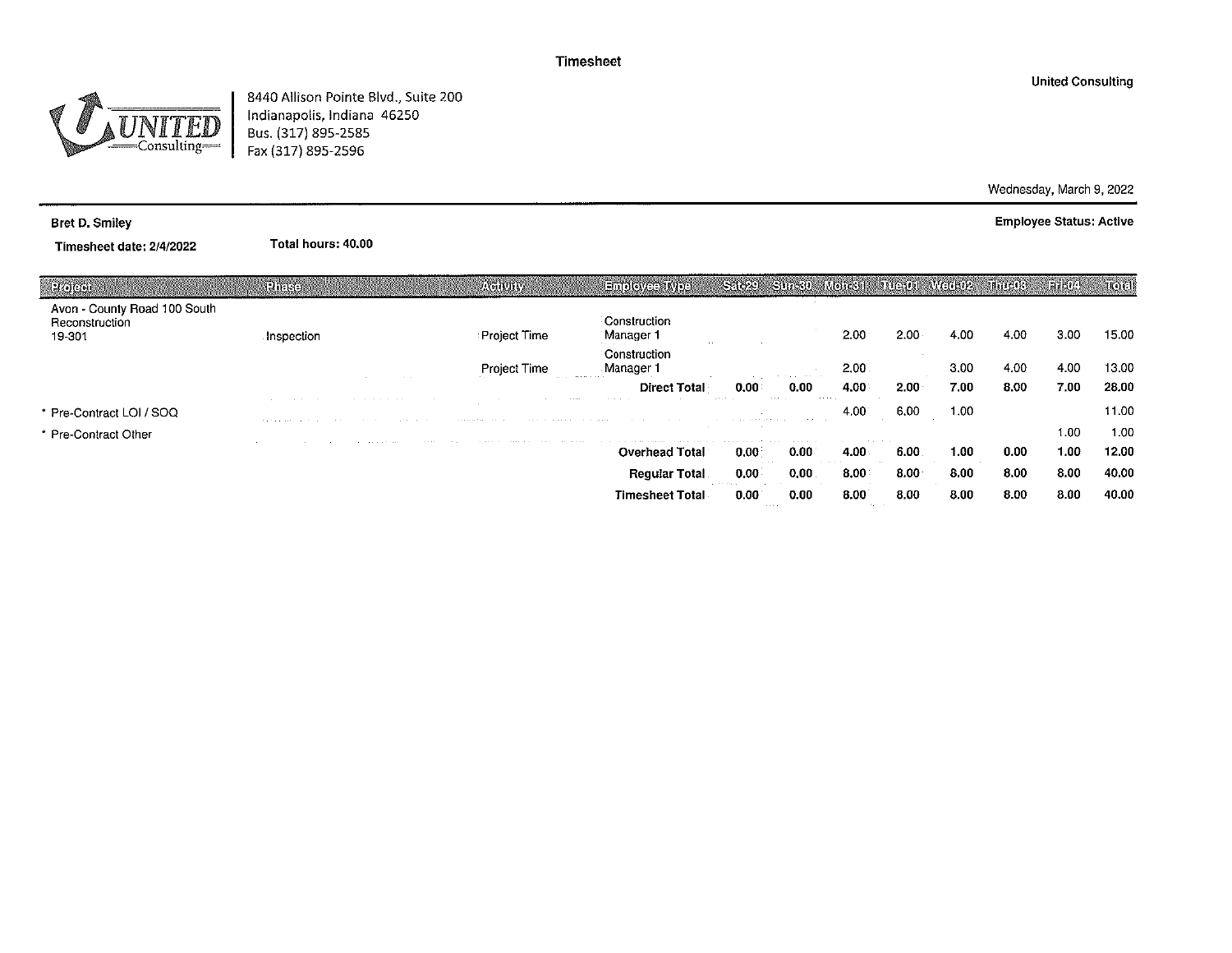$\frac{1}{2}$  Consulting  $=$ 

8440 Allison Pointe Blvd., Suite 200 Indianapolis, Indiana 46250 Bus. (317) 895-2585 Fax (317) 895-2596

Total hours: 40.00

#### **Jason Crowe**

Timesheet date: 2/25/2022

| Projecti                                                 | Phase      |                                             | <b>ACTIVITY</b> | Eniployee Type                  | $Set(19 - Sun-20)$      |                   | 時のに名              | Tue-22 Weet23 |                   | <b>Millipson</b> | Filt25 | 10el  |
|----------------------------------------------------------|------------|---------------------------------------------|-----------------|---------------------------------|-------------------------|-------------------|-------------------|---------------|-------------------|------------------|--------|-------|
|                                                          |            |                                             | Project Time    | Construction<br>Manager 2       |                         |                   | 5.00              |               |                   |                  | 5.00   | 10.00 |
|                                                          |            |                                             | Project Time    | Construction<br>Manager 2<br>.  |                         |                   | 2.00 <sub>1</sub> |               | 7.00              | 7.00             | 2.00   | 18.00 |
| Avon - County Road 100 South<br>Reconstruction<br>19-301 | Inspection |                                             | Project Time    | Construction<br>Manager 2       |                         |                   | 1.00              |               | 1,00              | 1.00             | 1.00   | 4.00  |
|                                                          |            | <b>State Street</b>                         |                 | <b>Direct Total</b>             | 0.00                    | $0.00^\circ$      | 8.00              | 0.00          | 8.00              | 8.00             | 8.00   | 32.00 |
| Administration                                           |            | a contract and a series and a series of the |                 | the problem of the state of the |                         | and the           |                   | 8.00          |                   |                  |        | 8.00  |
|                                                          |            |                                             |                 | <b>Overhead Total</b>           | 0.00                    | $0.00^\circ$      | 0.00 <sub>1</sub> | 8.00          | 0.00              | 0.00             | 0.00   | 8.00  |
|                                                          |            |                                             |                 | <b>Requiar Total</b>            | 0,00                    | 0.00 <sub>1</sub> | 8.00 <sub>1</sub> | 8.00          | 8.00 <sub>1</sub> | 8.00             | 8.00   | 40.00 |
|                                                          |            |                                             |                 | <b>Timesheet Total</b>          | 0.00<br>contractors and | $0.00^{\circ}$    | 8.00<br>.         | 8.00          | 8.00              | 8.00             | 8.00   | 40.00 |

Wednesday, March 9, 2022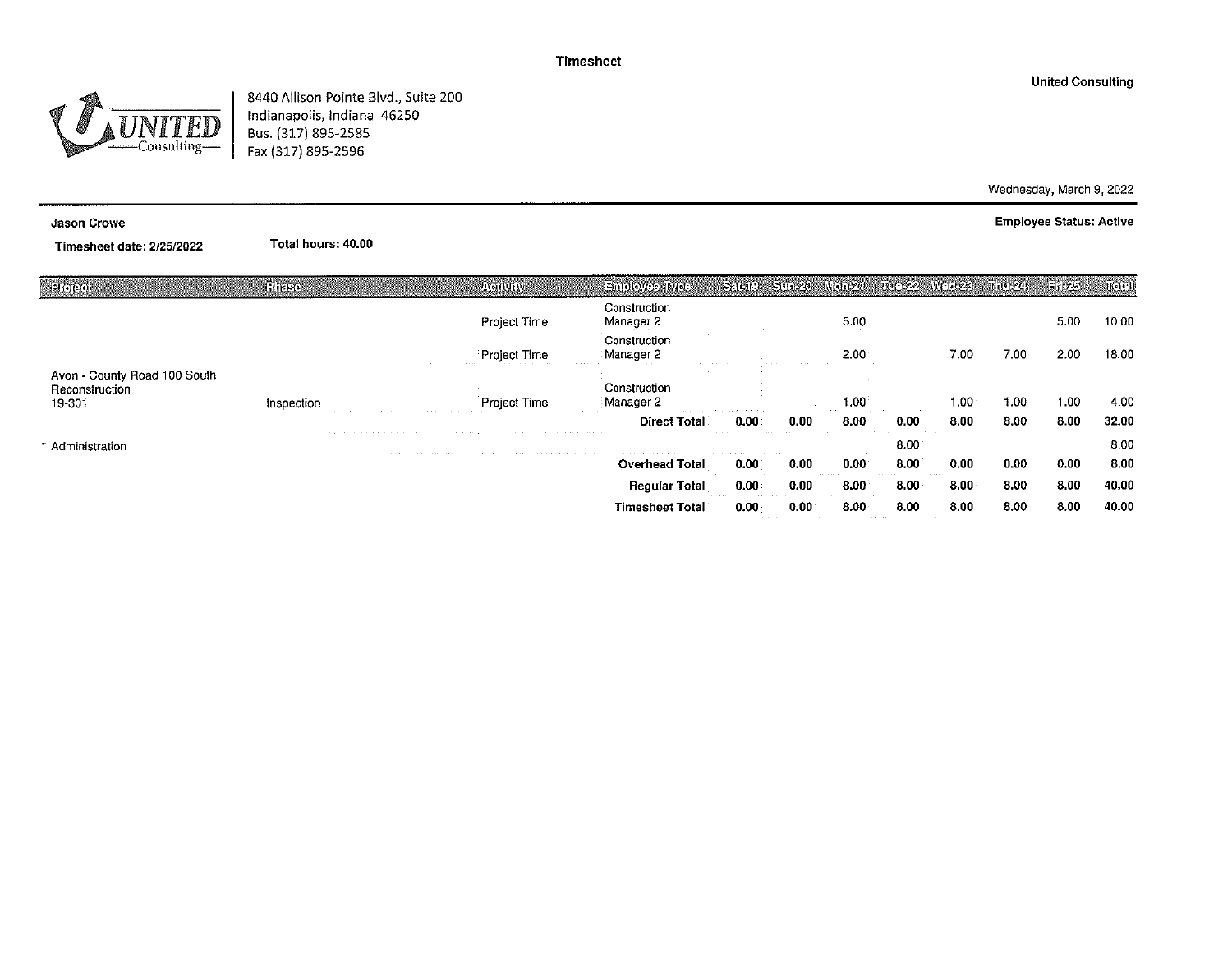$=$ Consulting=

8440 Allison Pointe Blvd., Suite 200 Indianapolis, Indiana 46250 Bus. (317) 895-2585 Fax (317) 895-2596

Total hours: 40.00

#### Jason Crowe

Timesheet date: 2/18/2022

| निर्छ। सम                                                | <b>Phase</b> |                                    | <b>ACTIVITY</b>    | Employee Iype                                       | Set12                                         |                                           |                   | Sunit3 Monit4 Inte-15 Weilet6 |       | alilei <i>v</i> | <b>GILL</b> | itolol |
|----------------------------------------------------------|--------------|------------------------------------|--------------------|-----------------------------------------------------|-----------------------------------------------|-------------------------------------------|-------------------|-------------------------------|-------|-----------------|-------------|--------|
|                                                          |              |                                    | Project Time       | Construction<br>Manager 2                           |                                               |                                           | 5.00              |                               | 5.00  |                 |             | 10.00  |
|                                                          |              | a car of the car and a game of the | Project Time       | Construction<br>Manager 2                           |                                               |                                           | 4.00              | 9.00                          | 4.00  | 1.00            |             | 18.00  |
| Avon - County Road 100 South<br>Reconstruction<br>19-301 | Inspection   |                                    | Project Time       | Construction<br>Manager 2                           |                                               |                                           | 1.00 <sub>1</sub> | 1.00                          | 1,00  | 1.00            |             | 4.00   |
|                                                          |              |                                    |                    | the company's company's com-<br><b>Direct Total</b> | the company of the company of the<br>$0.00 -$ | 0.00                                      | 10.00             | 10.00 <sub>1</sub>            | 10.00 | 2.00            | 0.00        | 32.00  |
| Administration                                           |              | the contract of the con-           | the control of the | construction of the con-<br>the first control of    | $\cdots$                                      |                                           |                   |                               |       | 8.00            |             | 8.00   |
|                                                          |              |                                    |                    | <b>Overhead Total</b>                               | 0.00 <sub>1</sub>                             | 0.00                                      | 0.00 <sub>1</sub> | 0.00                          | 0.00  | 8.00            | 0.00        | 8.00   |
|                                                          |              |                                    |                    | <b>Regular Total</b>                                | 0.00                                          | 0.00                                      | 10.00             | 10.00                         | 10.00 | 10.00           | 0.00        | 40.00  |
|                                                          |              |                                    |                    | <b>Timesheet Total</b>                              | 0.00<br>dealers and a series                  | 0.00<br><b>Contract Contract Contract</b> | 10.00             | 10.00                         | 10.00 | 10.00           | 0.00        | 40.00  |

**United Consulting** 

Wednesday, March 9, 2022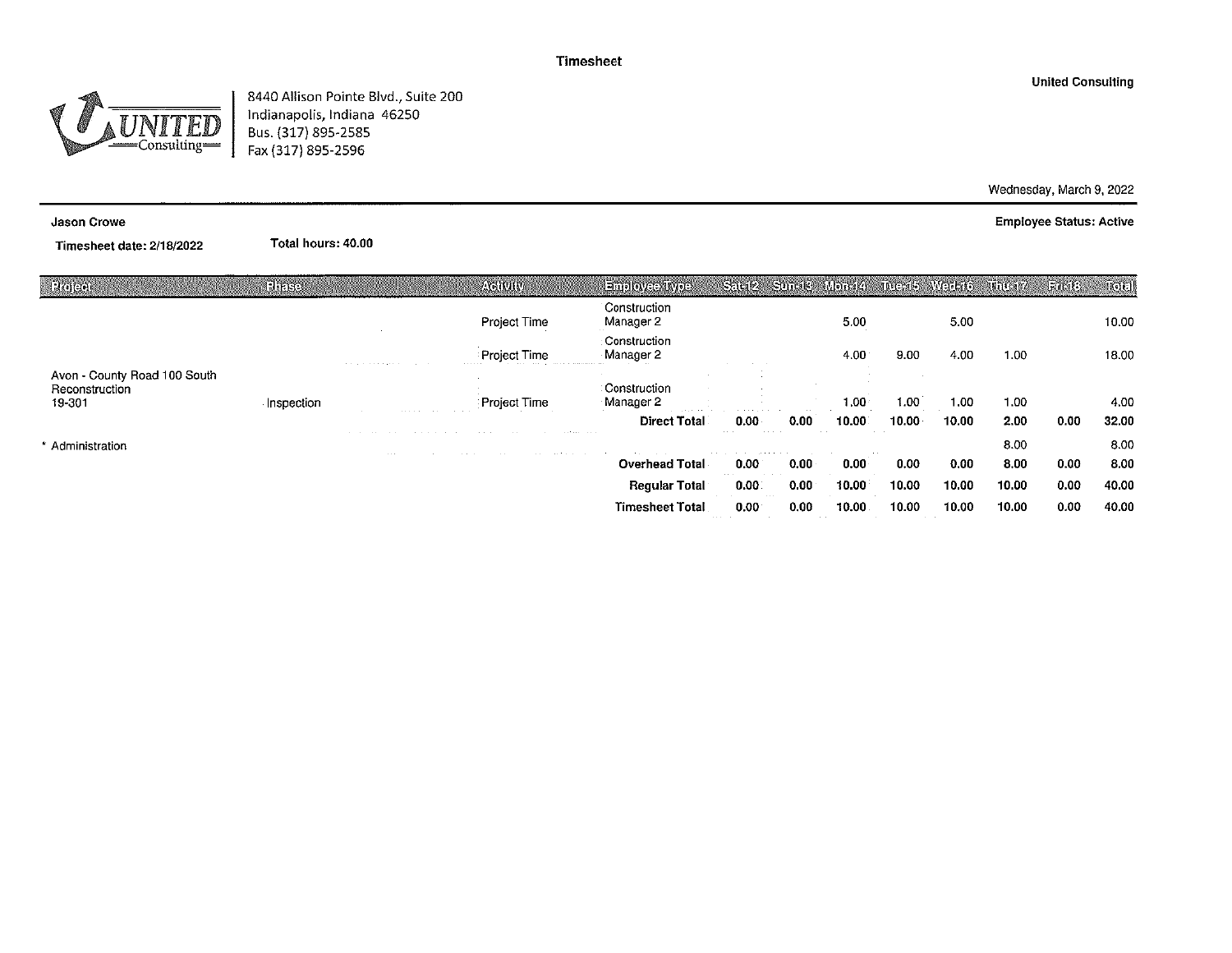8440 Allison Pointe Blvd., Suite 200 Indianapolis, Indiana 46250 Bus. (317) 895-2585 Fax (317) 895-2596

Total hours: 40.00

#### Jason Crowe

Timesheet date: 2/11/2022

| Project                                                  | Pheister   |                                                                 | Activity                  | Employee Type                                | <b>Sadib</b>                                                             | Surrua | <b>MORGIZA</b>               | <b>Meul: Wernig</b> |      | minato            | 1776 h A | $\mathbb{R}$ |
|----------------------------------------------------------|------------|-----------------------------------------------------------------|---------------------------|----------------------------------------------|--------------------------------------------------------------------------|--------|------------------------------|---------------------|------|-------------------|----------|--------------|
|                                                          |            |                                                                 | Project Time              | Construction<br>Manager 2                    |                                                                          |        | 5.00                         |                     |      | 5.00              |          | 10.00        |
|                                                          |            |                                                                 | Project Time              | Construction<br>Manager 2                    |                                                                          |        | 2.00                         | 7.00                | 7.00 | 2.00              | $-50$    | 19.50        |
| Avon - County Road 100 South<br>Reconstruction<br>19-301 | Inspection |                                                                 | Project Time              | Construction<br>Manager 2                    |                                                                          |        | 1.00                         | 1.00.               | 1.00 | 1.00              | 1.00     | 5.00         |
|                                                          |            |                                                                 | the state of the state of | <b>Direct Total</b>                          | a construction of the second contract and construction<br>$0.00^{\circ}$ | 0.00   | $\sim$ $\sim$ $\sim$<br>8.00 | 8.00                | 8.00 | 8.00              | 2.50     | 34.50        |
| Administration                                           | $\cdots$   | the state of the state of the state<br>the contract of the con- | April 1984 and            |                                              |                                                                          |        |                              |                     |      |                   | 5.50     | 5.50         |
|                                                          |            |                                                                 | the contract of           | the company of the company<br>Overhead Total | 0.00                                                                     | 0.00   | 0.00 <sub>1</sub>            | 0.00                | 0.00 | 0.00 <sub>1</sub> | 5.50     | 5.50         |
|                                                          |            |                                                                 |                           | <b>Requiar Total</b>                         | 0.00                                                                     | 0.00   | 8.00                         | 8.00.               | 8.00 | 8.00              | 8.00     | 40.00        |
|                                                          |            |                                                                 |                           | <b>Timesheet Total</b>                       | 0.00<br>contract and support                                             | 0.00.  | 8.00                         | 8.00                | 8.00 | 8.00              | 8.00     | 40.00        |

Wednesday, March 9, 2022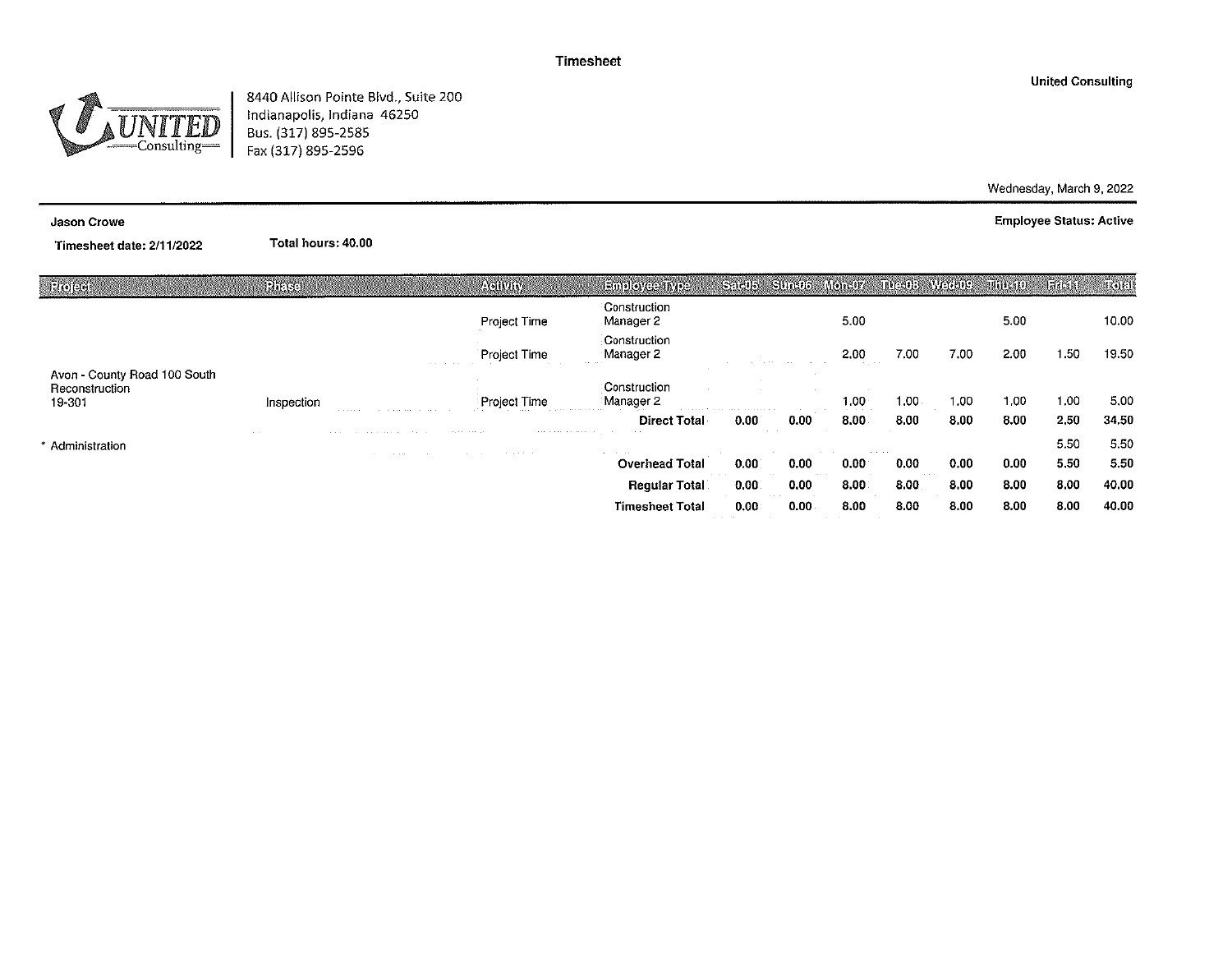|                                                     |                            |                                                                                     | <b>United Consulting</b><br>Mileage Log |                             |                            |                               |                               | ‱Consulting   |
|-----------------------------------------------------|----------------------------|-------------------------------------------------------------------------------------|-----------------------------------------|-----------------------------|----------------------------|-------------------------------|-------------------------------|---------------|
| <b>Employee Name</b>                                |                            | <b>Braun Rodgers</b>                                                                |                                         | Pay Period Ending           |                            |                               | 2/11/2022                     |               |
| Date                                                | Job ID                     | Project and Phase description                                                       | Departure Location                      | Arrival Location            | Vehicle<br>(Year/Make)     | <b>Begin Miles</b>            | <b>Ending</b><br><b>Miles</b> | Total Miles   |
| 1/31/2022<br>1/31/2022<br>1/31/2022<br>End of Month | 19-301<br>19-301<br>19-301 | Avon CR 100S - Inspection<br>Avon CR 100S - Inspection<br>Avon CR 1005 - Inspection | Office<br>lob<br>Job                    | Job<br><b>Job</b><br>Office | 14 GMC<br>14 GMC<br>14 GMC | 120,146<br>120,177<br>120,181 | 120,177<br>120,181<br>120,212 | 31<br>4<br>31 |
|                                                     |                            |                                                                                     |                                         |                             |                            |                               | <b>Totals</b>                 | 66            |

#### **United Consulting** Mileage Loa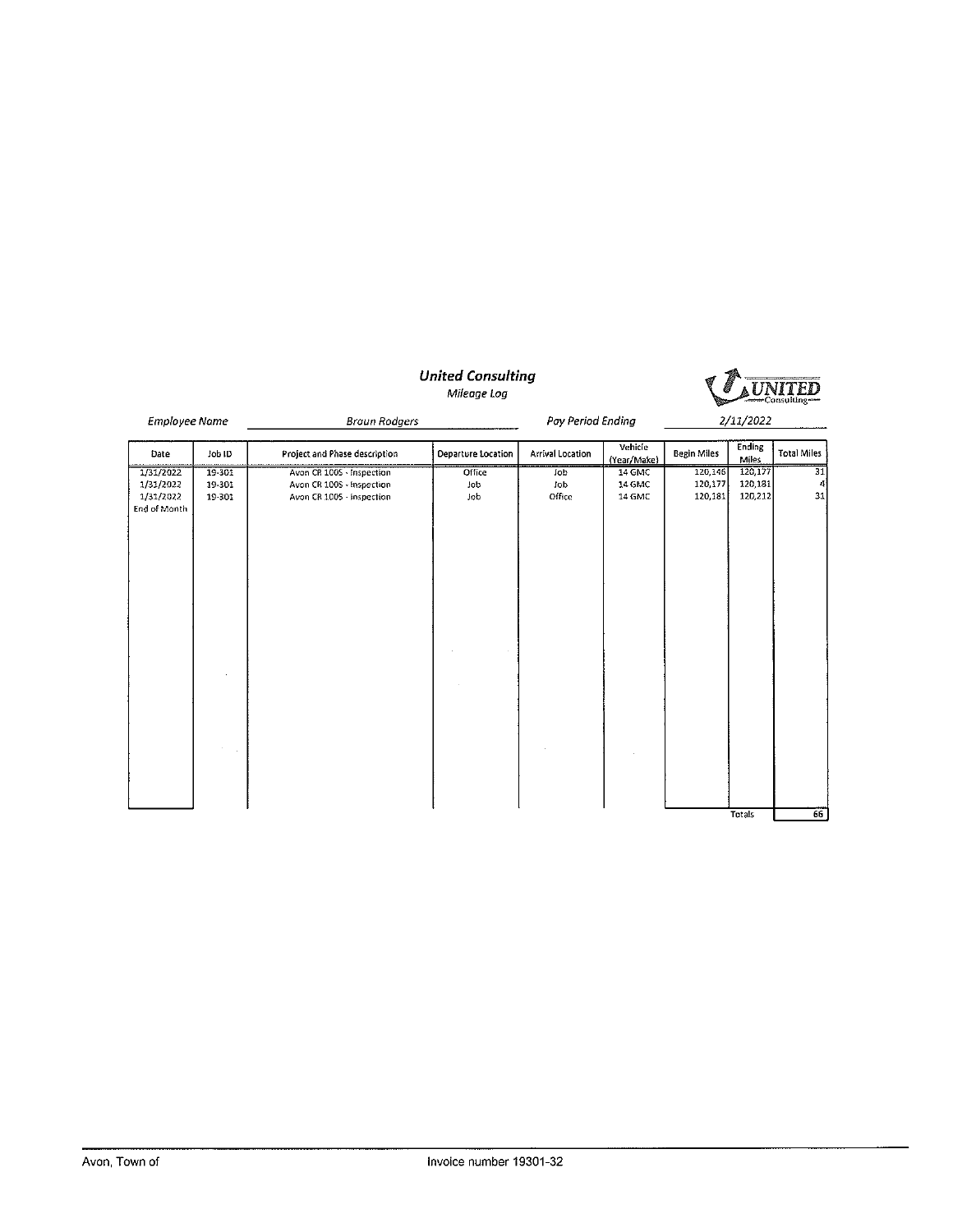# **UNITED**

# **United Consulting**

Mileage Log

| <b>Employee Name</b> |               | <b>Braun Rodgers</b>          |                    | Pay Period Ending |                        |             | 2/11/2021              |                    |
|----------------------|---------------|-------------------------------|--------------------|-------------------|------------------------|-------------|------------------------|--------------------|
| Date                 | <b>GI</b> doL | Project and Phase description | Departure Location | Arrival Location  | Vehicle<br>(Year/Make) | Begin Miles | Ending<br><b>Miles</b> | <b>Total Miles</b> |
| 2/1/2022             | 19-301        | Avon CR 1005 - Inspection     | Office             | <b>Job</b>        | 14 GMC                 | 120,212     | 120,243                | 31                 |
| 2/1/2022             | 19-301        | Avon CR 100S - Inspection     | Job                | Job               | 07 Honda               | 258785      | 258,791                | 6                  |
| 2/1/2022             | 19-301        | Avon CR 100S - Inspection     | Job                | Office            | 14 GMC                 | 120,243     | 120,274                | 31                 |
| 2/7/2022             | 19-301        | Avon CR 100S - Inspection     | Office             | Job               | 14 GMC                 | 120,426     | 120,457                | 31                 |
| 2/7/2022             | 19-301        | Avon CR 1005 - Inspection     | Job                | Job               | 14 GMC                 | 120.457     | 120,463                | $\boldsymbol{6}$   |
| 2/7/2022             | 19-301        | Avon CR 100S - Inspection     | Job                | Office            | 14 GMC                 | 120,463     | 120,494                | 31                 |
| 2/8/2022             | 19-301        | Avon CR 100S - Inspection     | Office             | Job               | 14 GMC                 | 120,494     | 120,525                | 31                 |
| 2/8/2022             | 19-301        | Avon CR 100S - Inspection     | Job                | Job               | 14 GMC                 | 120,525     | 120,530                | 5                  |
| 2/8/2022             | 19-301        | Avon CR 100S - Inspection     | Job                | Office            | 14 GMC                 | 120,530     | 120,561                | 31                 |
| 2/9/2022             | 19-301        | Avon CR 1005 - Inspection     | Office             | Job               | 14 GMC                 | 120,561     | 120,592                | 31                 |
| 2/9/2022             | 19-301        | Avon CR 100S - Inspection     | Job                | Job               | 14 GMC                 | 120,592     | 120,593                | $\mathbf{1}$       |
| 2/9/2022             | 19-301        | Avon CR 100S - Inspection     | <b>JOD</b>         | Office            | 14 GMC                 | 120,593     | 120,624                | 31                 |
| 2/10/2022            | 19-301        | Avon CR 100S - Inspection     | Office             | Job               | 14 GMC                 | 120,624     | 120,655                | 31                 |
| 2/10/2022            | 19-301        | Avon CR 100S - Inspection     | Job                | lob               | 14 GMC                 | 120,655     | 120,661                | -6                 |
| 2/10/2022            | 19-301        | Avon CR 1005 - Inspection     | Job                | Office            | 14 GMC                 | 120,661     | 120,692                | 31                 |
|                      |               |                               |                    |                   |                        |             |                        |                    |
|                      |               |                               |                    |                   |                        |             |                        |                    |
|                      |               |                               |                    |                   |                        |             |                        |                    |
|                      |               |                               |                    |                   |                        |             |                        |                    |
|                      |               |                               |                    |                   |                        |             |                        |                    |
|                      |               |                               |                    |                   |                        |             |                        |                    |
|                      |               |                               |                    |                   |                        |             |                        |                    |
|                      |               |                               |                    |                   |                        |             |                        |                    |
|                      |               |                               |                    |                   |                        |             |                        |                    |
|                      |               |                               |                    |                   |                        |             |                        |                    |
|                      |               |                               |                    |                   |                        |             |                        |                    |
|                      |               |                               |                    |                   |                        |             |                        |                    |
|                      |               |                               |                    |                   |                        |             | Totals                 | 334                |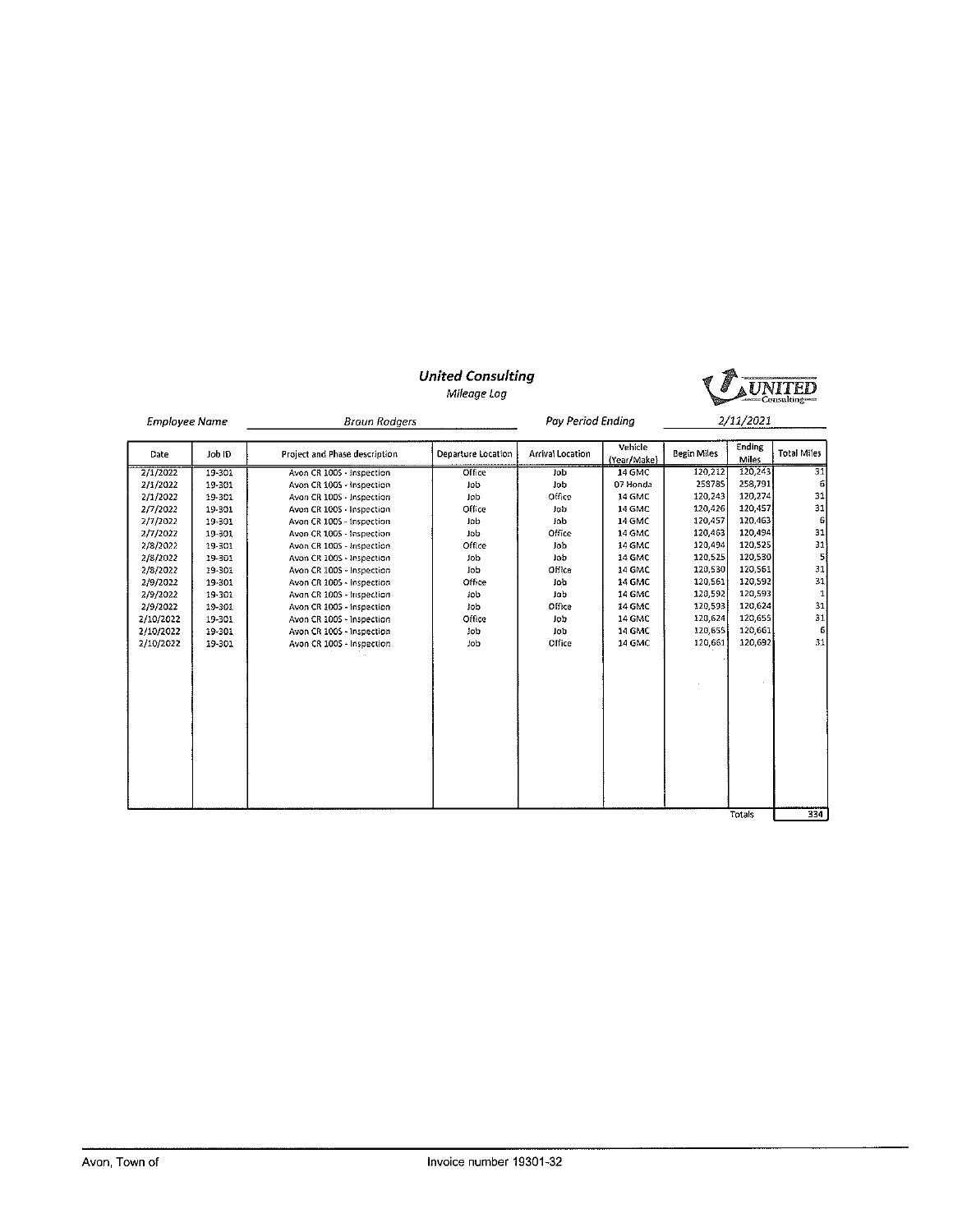# United Consulting<br>Mileage Log



| Employee Name                       |                            | Bret D. Smiley                                                                                                 |                              | Pay Period Ending             |                                        | 2.11.2022                     |                               |                |
|-------------------------------------|----------------------------|----------------------------------------------------------------------------------------------------------------|------------------------------|-------------------------------|----------------------------------------|-------------------------------|-------------------------------|----------------|
| Date                                | Job ID                     | Project and Phase description                                                                                  | Departure Location           | Arrival Location              | Vehicle<br>(Year/Make)                 | Begin Miles                   | Ending Miles Total Miles      |                |
| 1/31/2022<br>1/31/2022<br>1/31/2022 | 19-301<br>19-301<br>19-301 | Avon - CR 100 South Reconstruction<br>Avon - CR 100 South Reconstruction<br>Avon - CR 100 South Reconstruction | Office<br>jobsite<br>jobsite | jobsite<br>jobsite<br>offiice | 01 Pontiac<br>01 Pontiac<br>01 Pontiac | 171,216<br>171,246<br>171,259 | 171,246<br>171,259<br>171,289 | 30<br>13<br>30 |
|                                     |                            |                                                                                                                |                              |                               |                                        |                               |                               |                |
|                                     |                            |                                                                                                                |                              |                               |                                        |                               |                               |                |
|                                     |                            | $\sim 100$                                                                                                     |                              |                               |                                        |                               |                               |                |
|                                     |                            |                                                                                                                |                              |                               |                                        |                               | Totals                        | 73             |

Invoice number 19301-32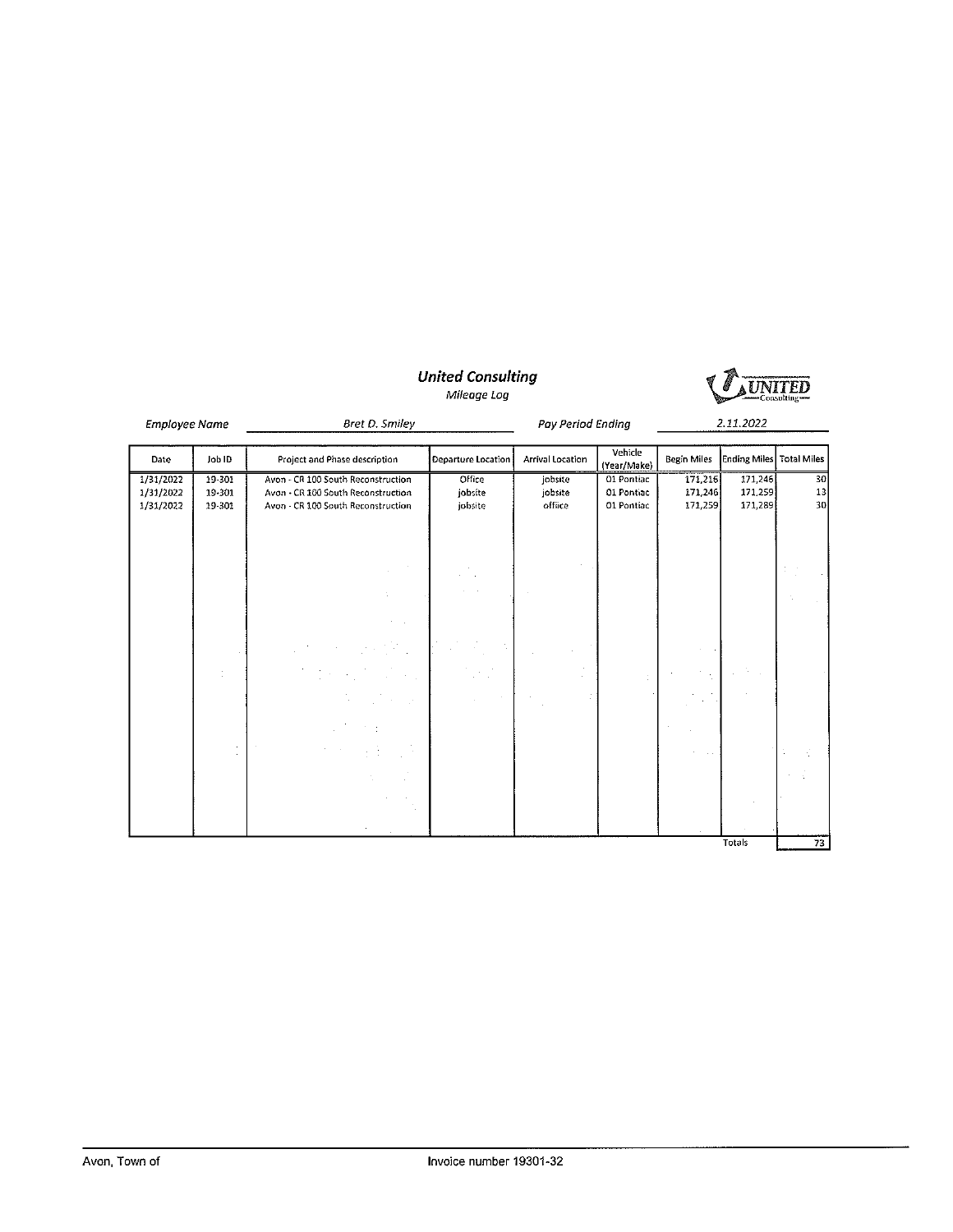

Mileage Log

|           | Bret D. Smiley<br><b>Employee Name</b><br>Pav Period Endina |                                    |                    | 2.11.2022        |                         |                    |                 |                    |
|-----------|-------------------------------------------------------------|------------------------------------|--------------------|------------------|-------------------------|--------------------|-----------------|--------------------|
| Date      | Job ID                                                      | Project and Phase description      | Departure Location | Arrival Location | Vehicle<br>(Year, Make) | <b>Begin Miles</b> | Ending<br>Miles | <b>Total Miles</b> |
| 2/1/2022  | 19-301                                                      | Avon - CR 100 South Reconstruction | Office             | iobsite          | 01 Pontiac              | 171,289            | 171.319         | 30                 |
| 2/1/2022  | 19-301                                                      | Avon - CR 100 South Reconstruction | iobsite            | iobsite          | 01 Pontiac              | 171.319            | 171,326         | 7                  |
| 2/1/2022  | 19-301                                                      | Avon - CR 100 South Reconstruction | iobsite            | offiice          | 01 Pontiac              | 171,326            | 171.356         | 30                 |
| 2/2/2022  | 19-301                                                      | Avon - CR 100 South Reconstruction | Office             | jobsite          | 01 Pontiac              | 171,356            | 171,386         | 30                 |
| 2/2/2022  | 19-301                                                      | Avon - CR 100 South Reconstruction | jobsite            | iobsite          | 01 Pontiac              | 171,386            | 171,400         | 4                  |
| 2/2/2022  | 19-301                                                      | Avon - CR 100 South Reconstruction | iobsite            | offiice          | 01 Postiac              | 171,400            | 171,430         | 30                 |
| 2/3/2022  | 19-301                                                      | Avon - CR 100 South Reconstruction | Office             | iobsite          | 01 Pontiac              | 171,430            | 171,460         | 30                 |
| 2/3/2022  | 19-301                                                      | Avon - CR 100 South Reconstruction | iobsite            | iobsite          | 01 Pontiac              | 171,460            | 171.471         | 11                 |
| 2/3/2022  | 19-301                                                      | Avon - CR 100 South Reconstruction | iobsite            | offiice          | 01 Pontiac              | 171,471            | 171,501         | 30                 |
| 2/4/2022  | 19-301                                                      | Avon - CR 100 South Reconstruction | Office             | jobsite          | 01 Pontiac              | 171,501            | 171,531         | 30                 |
| 2/4/2022  | 19-301                                                      | Avon - CR 100 South Reconstruction | iobsite            | iobsite          | 01 Pontiac              | 171,531            | 171,550         | 19                 |
| 2/4/2022  | 19-301                                                      | Avon - CR 100 South Reconstruction | jobsite            | office           | 01 Pontiac              | 171.550            | 171,580         | 30                 |
| 2/7/2022  | 19-301                                                      | Avon - CR 100 South Reconstruction | Office             | jobsite          | 01 Pontiac              | 171,580            | 171,610         | 30                 |
| 2/7/2022  | 19-301                                                      | Avon - CR 100 South Reconstruction | iobsite            | jobsite          | 01 Pontiac              | 171.610            | 171,624         | 14                 |
| 2/7/2022  | 19-301                                                      | Avon - CR 100 South Reconstruction | iobsite            | offiice          | 01 Pontiac              | 171,624            | 171,654         | 30                 |
| 2/8/2022  | 19-301                                                      | Avon - CR 100 South Reconstruction | Office             | iobsite          | 01 Pontiac              | 171,654            | 171,684         | 30                 |
| 2/8/2022  | 19-301                                                      | Avon - CR 100 South Reconstruction | iobsite            | jobsite          | 01 Pontiac              | 171,684            | 171,693         | 9                  |
| 2/8/2022  | 19-301                                                      | Avon - CR 100 South Reconstruction | jobsite            | office           | 01 Pontiac              | 171,693            | 171,723         | 30                 |
| 2/9/2022  | 19-301                                                      | Avon - CR 100 South Reconstruction | Office             | jobsite          | 01 Pontiac              | 171,723            | 171,753         | 30                 |
| 2/9/2022  | 19-301                                                      | Avon - CR 100 South Reconstruction | iobsite            | jobsite          | 01 Pontiac              | 171.753            | 171,774         | 21                 |
| 2/9/2022  | 19-301                                                      | Avon - CR 100 South Reconstruction | iobsite            | office           | 01 Pontiac              | 171,774            | 171,804         | 30                 |
| 2/10/2022 | 19-301                                                      | Avon - CR 100 South Reconstruction | Office             | jobsite          | 01 Pontiac              | 171,804            | 171,834         | 30                 |
| 2/10/2022 | 19-301                                                      | Avon - CR 100 South Reconstruction | jobsite            | jobsite          | 01 Pontiac              | 171,834            | 171,849         | 15                 |
| 2/10/2022 | 19-301                                                      | Avon - CR 100 South Reconstruction | jobsite            | offiice          | 01 Pontiac              | 171,849            | 171,879         | 30                 |
| 2/11/2022 | 19-301                                                      | Avon - CR 100 South Reconstruction | Office             | jobsite          | <b>01 Pontiac</b>       | 171,879            | 171,909         | 30                 |
| 2/11/2022 | 19-301                                                      | Avon - CR 100 South Reconstruction | iobsite            | iobsite          | 01 Pontiac              | 171,909            | 171,924         | 15                 |
| 2/11/2022 | 19-301                                                      | Avon - CR 100 South Reconstruction | lobsite            | office           | 01 Pontiac              | 171,924            | 171,954         | 30                 |
|           |                                                             |                                    |                    |                  |                         |                    |                 |                    |
|           |                                                             |                                    |                    |                  |                         |                    | Totals          | 665                |

Invoice number 19301-32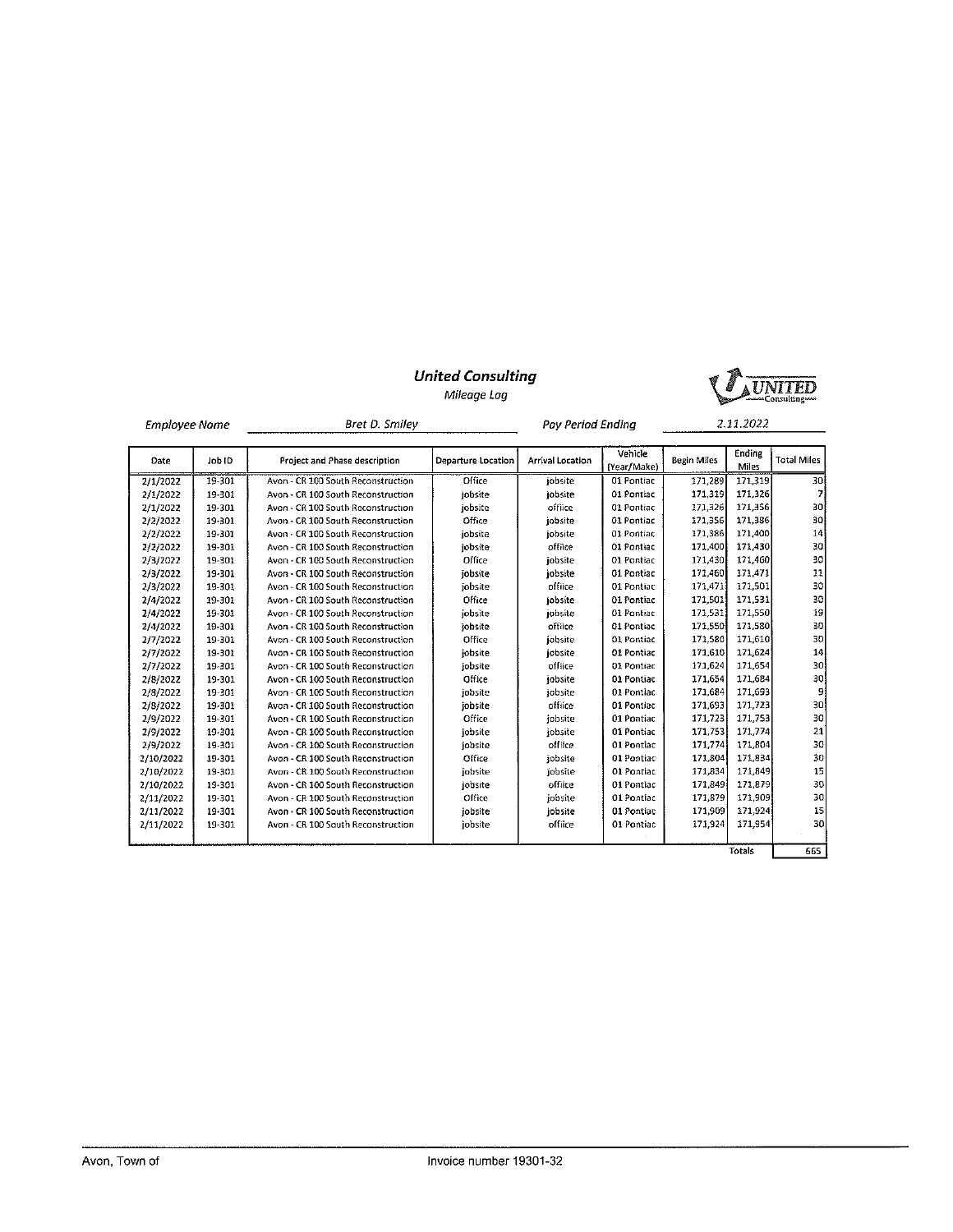

**United Consulting** Mileage Log

Employee Name Jason Crowe Pay Period Ending 2/11/2022 Ending<br>
Miles<br>
115,295<br>
115,373 Vehicle Arrival Location Date Job ID Project and Phase description **Departure Location Begin Miles Total Miles** venicie<br>
(Year/Make)<br>
13 Buick<br>
13 Buick 1/31/2022<br>1/31/2022 19-301<br>19-301 **Avon CR 100S-Inspection**<br>Avon CR 100S-Inspection  $\overline{\text{Joh}}$ 115,280  $\frac{15}{34}$  $\overline{J_0}$ Office Job 115,339  $\frac{49}{ }$ **Totals**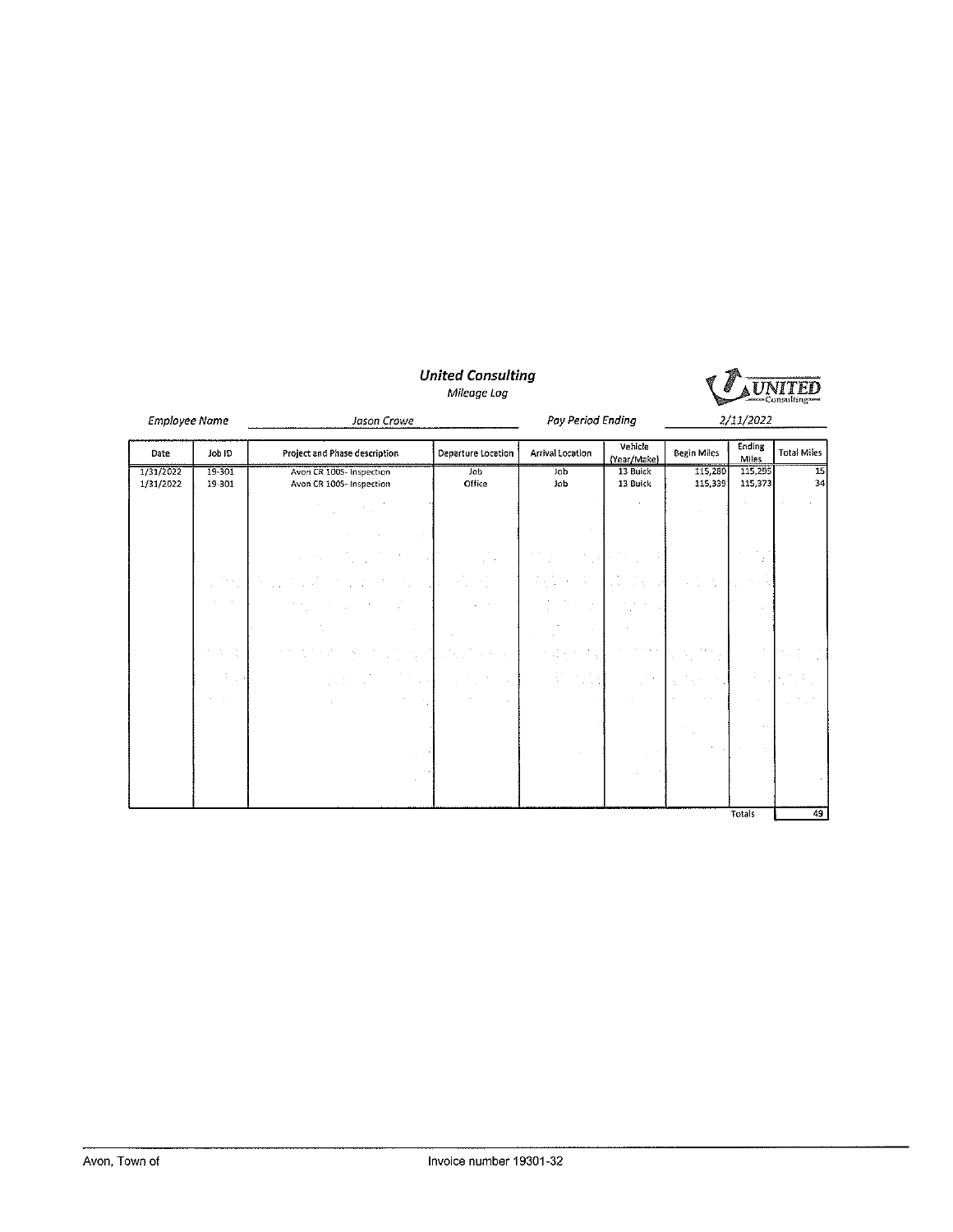

Mileage Log

| <b>Employee Name</b> |        | Jason Crowe                   |                    | <b>Pay Period Ending</b> |                        |             | 2/11/2021    |                    |
|----------------------|--------|-------------------------------|--------------------|--------------------------|------------------------|-------------|--------------|--------------------|
| Date                 | Job ID | Project and Phase description | Departure Location | Arrival Location         | Vehicle<br>{Year/Make} | Begin Miles | Ending Miles | <b>Total Miles</b> |
| 2/1/2022             | 19-301 | Avon CR 1005-Inspection       | Office             | <b>Job</b>               | 13 Buick               | 115,373     | 115,406      | 33                 |
| 2/1/2022             | 19-301 | Avon CR 100S- Inspection      | Job                | Job                      | 13 Buick               | 115,406     | 115,416      | 10                 |
| 2/1/2022             | 19-301 | Avon CR 100S- Inspection      | Office             | job                      | 13 Buick               | 115,480     | 115,513      | 33                 |
| 2/2/2022             | 19-301 | Avon CR 100S- Inspection      | Office             | Job                      | 08 Mercedes            | 200,010     | 200,043      | 33                 |
| 2/2/2022             | 19-301 | Avon CR 100S- Inspection      | Job                | lob                      | 08 Mercedes            | 200.043     | 200.053      | 10                 |
| 2/2/2022             | 19-301 | Avon CR 1005-Inspection       | Job                | Office                   | 08 Mercedes            | 200.053     | 200.086      | 33                 |
| 2/7/2022             | 19-301 | Avon CR 100S- Inspection      | Job                | Job                      | 13 Buick               | 115.593     | 115 603      | 10                 |
| 2/7/2022             | 19-301 | Avon CR 100S- Inspection      | <b>Job</b>         | Office                   | 13 Buick               | 115,603     | 115,636      | 33                 |
| 2/8/2022             | 19-301 | Avon CR 1005- Inspection      | Office             | Job                      | 13 Buick               | 115,640     | 115.673      | 33                 |
| 2/8/2022             | 19-301 | Avon CR 100S- Inspection      | <b>Job</b>         | Job                      | 13 Buick               | 115,673     | 115,681      | 8 <sup>1</sup>     |
| 2/8/2022             | 19-301 | Avon CR 1005- Inspection      | Job                | Office                   | 13 Buick               | 115,681     | 115,714      | 33                 |
| 2/9/2022             | 19-301 | Avon CR 100S- Inspection      | Job                | Job                      | 13 Buick               | 115,714     | 115,747      | 33                 |
| 2/9/2022             | 19-301 | Avon CR 100S- Inspection      | Job                | Office                   | 13 Buick               | 115,747     | 115,757      | 10                 |
| 2/9/2022             | 19-301 | Avon CR 1005- Inspection      | lob                | tob                      | 13 Buick               | 115.757     | 115,790      | 33                 |
| 2/10/2022            | 19-301 | Avon CR 100S- Inspection      | lob                | Job                      | 13 Buick               | 115,870     | 115 880      | 10                 |
| 2/10/2022            | 19-301 | Avon CR 1005-Inspection       | <b>Job</b>         | Office                   | 13 Buick               | 115,880     | 115,914      | 34                 |
| 2/11/2022            | 19-301 | Avon CR 100S-Inspection       | Job                | Job                      | 13 Buick               | 116,013     | 116,024      | 11                 |
| 2/11/2022            | 19-301 | Avon CR 1005- Inspection      | 3ob                | Office                   | 13 Buick               | 116,024     | 116.057      | 33                 |
|                      |        |                               |                    |                          |                        |             |              |                    |
|                      |        |                               |                    |                          |                        |             |              |                    |
|                      |        |                               |                    |                          |                        |             |              |                    |
|                      |        |                               |                    |                          |                        |             | Totals       | 433                |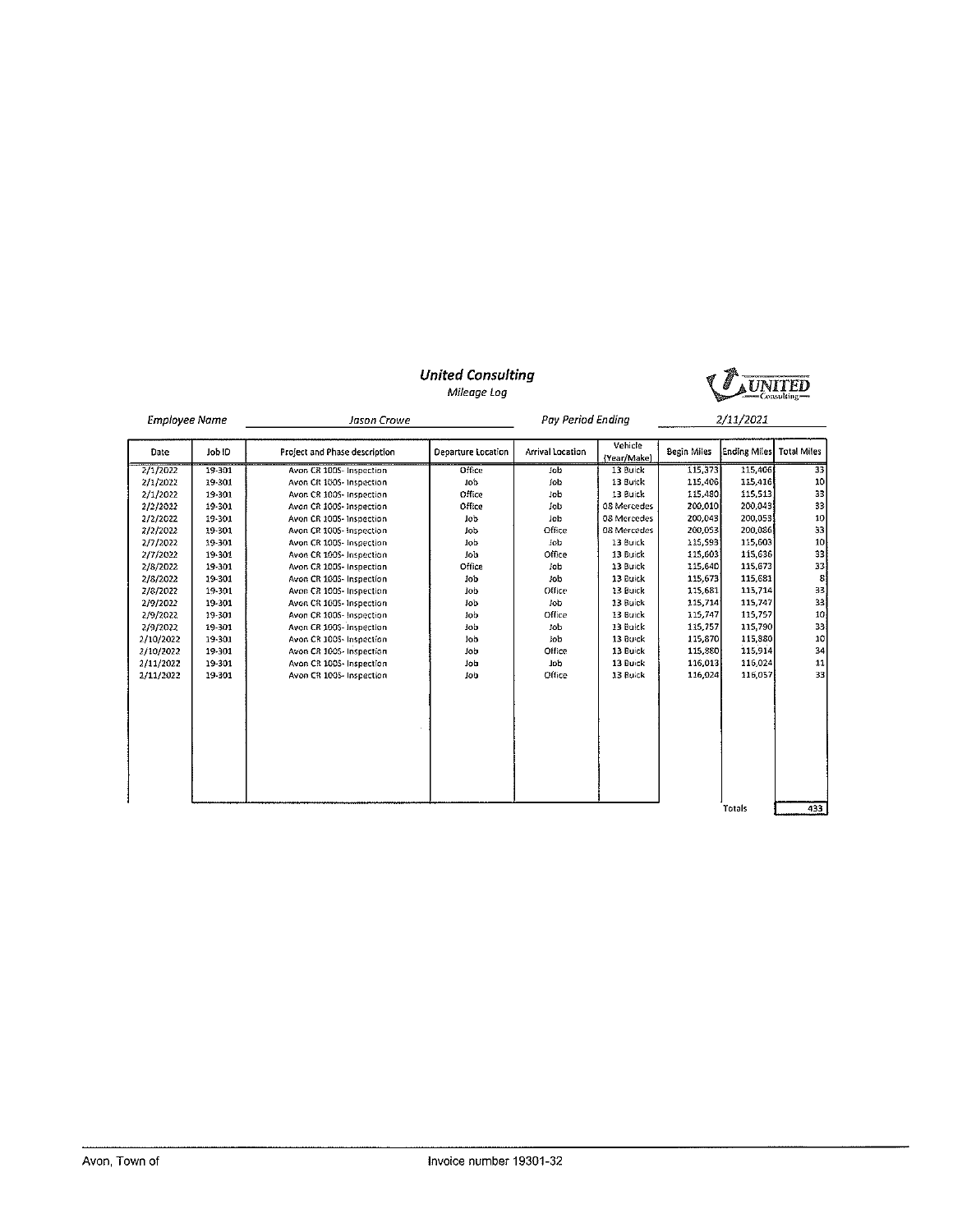#### **United Consulting** Mileage Log



| <b>Employee Name</b> |        | <b>Braun Rodgers</b>          |                    | Pay Period Ending |                        |             | <i><b>2/25/2022</b></i> |                    |
|----------------------|--------|-------------------------------|--------------------|-------------------|------------------------|-------------|-------------------------|--------------------|
| Date                 | Job ID | Project and Phase description | Departure Location | Arrival Location  | Vehicle<br>(Year/Make) | Begin Miles | Ending<br><b>Miles</b>  | <b>Total Miles</b> |
| 2/14/2022            | 19-301 | Avon CR 1005 - Inspection     | Office             | Job               | 14 GMC                 | 120,712     | 120.743                 | $\overline{31}$    |
| 2/14/2022            | 19-301 | Avon CR 100S - Inspection     | iob                | Job               | 07 Honda               | 258791      | 258.307                 | 16                 |
| 2/14/2022            | 19-301 | Avon CR 1005 - Inspection     | Job                | Office            | 14 GMC                 | 120,743     | 120,774                 | 31                 |
| 2/16/2022            | 19-301 | Avon CR 100S - Inspection     | Office             | Job               | 14 GMC                 | 120,806     | 120,837                 | 31                 |
| 2/16/2022            | 19-301 | Avon CR 1005 - Inspection     | Job                | Job               | 07 Honda               | 258,807     | 258,817                 | 10                 |
| 2/16/2022            | 19-301 | Avon CR 100S - Inspection     | Job                | Office            | 14 GMC                 | 120,837     | 120,368                 | 31                 |
| 2/18/2022            | 19-301 | Avon CR 1005 - Inspection     | Office             | Job               | 14 GMC                 | 120,898     | 120,929                 | 31                 |
| 2/18/2022            | 19-301 | Avon CR 100S - Inspection     | <b>Job</b>         | <b>Job</b>        | 07 Honda               | 258.817     | 258,826                 | 9                  |
| 2/18/2022            | 19-301 | Avon CR 1005 - Inspection     | Job                | Office            | 14 GMC                 | 120,929     | 120,960                 | 31                 |
| 2/23/2022            | 19-301 | Avon CR 1005 - Inspection     | Office             | Job               | 14 GMC                 | 120,993     | 121,024                 | 31                 |
| 2/23/2022            | 19-301 | Avon CR 1005 - Inspection     | Job                | Job               | 14 GMC                 | 121.024     | 121,035                 | 11                 |
| 2/23/2022            | 19-301 | Avon CR 100S - Inspection     | Job                | Office            | 14 GMC                 | 121,035     | 121,066                 | 31                 |
| 2/25/2022            | 19-301 | Avon CR 1005 - Inspection     | Office             | Job               | 14 GMC                 | 121,073     | 121,104                 | 31                 |
| 2/25/2022            | 19-301 | Avon CR 100S - Inspection     | Job                | Job               | 07 Honda               | 258,826     | 258,836                 | 10                 |
| 2/25/2022            | 19-301 | Avon CR 1005 - Inspection     | Job                | Office            | 14 GMC                 | 121,104     | 121, 135                | 31                 |
|                      |        |                               |                    |                   |                        |             |                         |                    |
|                      |        |                               |                    |                   |                        |             |                         |                    |
|                      |        |                               |                    |                   |                        |             |                         |                    |
|                      |        |                               |                    |                   |                        |             | Totals                  | 366                |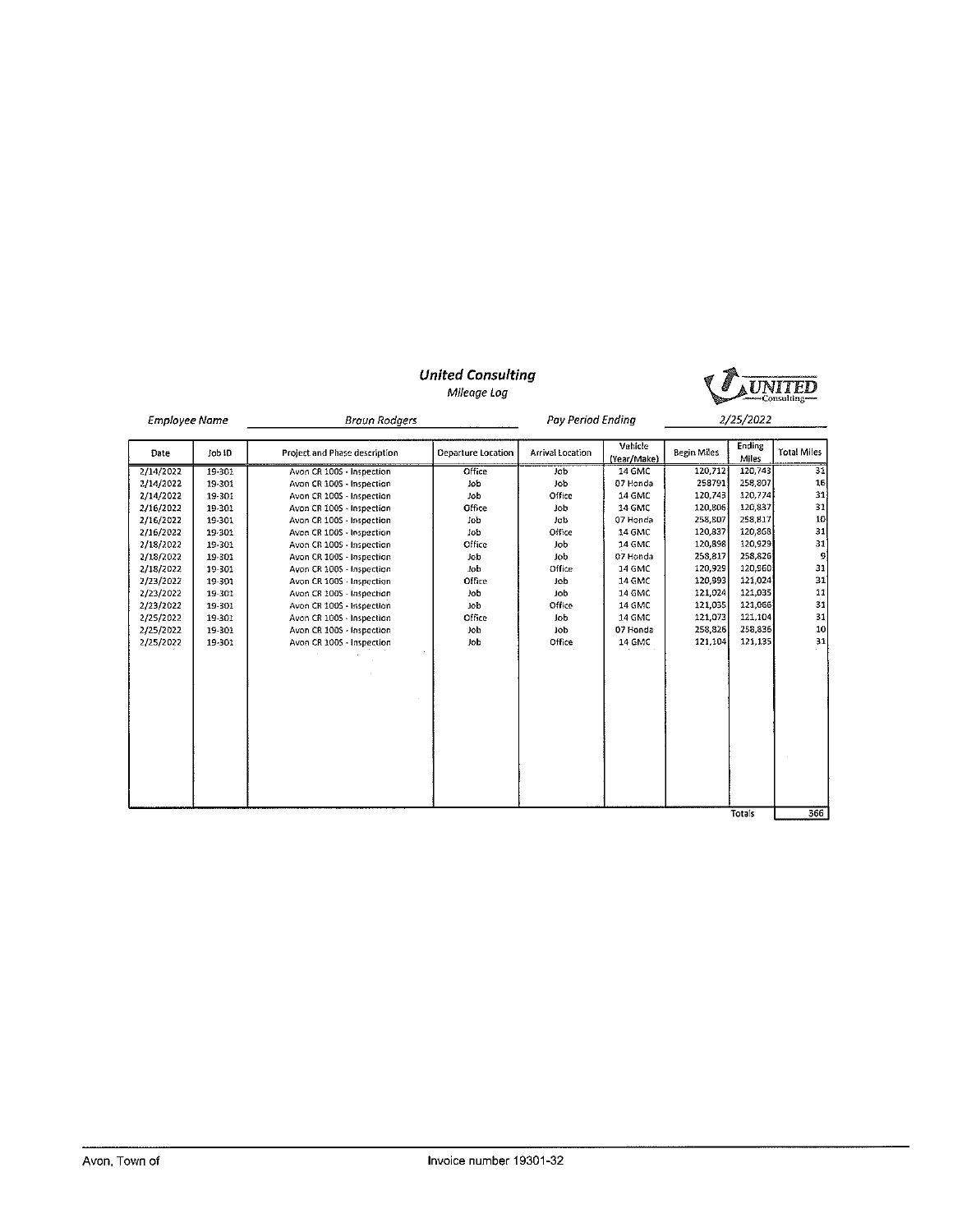

Mileage Log

| <b>Employee Name</b> |        | Jason Crowe                   |                    | Pay Period Ending |                        |                    | 2/25/2022            |                    |
|----------------------|--------|-------------------------------|--------------------|-------------------|------------------------|--------------------|----------------------|--------------------|
| Date                 | Job ID | Project and Phase description | Departure Location | Arrival Location  | Vehicle<br>(Year/Make) | <b>Begin Miles</b> | <b>Ending Miles!</b> | <b>Total Miles</b> |
| 2/14/2022            | 19-301 | Avon CR 1005- Inspection      | Job                | Job               | 13 Buick               | 116,180            | 116,190              | 10                 |
| 2/14/2022            | 19-301 | Avon CR 1005- Inspection      | Job                | Office            | 13 Buick               | 116,190            | 116,223              | 33                 |
| 2/15/2022            | 19-301 | Avon CR 100S- Inspection      | Office             | Job               | 13 Buick               | 116,223            | 116,256              | 33                 |
| 2/15/2022            | 19-301 | Avon CR 100S- Inspection      | Office             | Job               | 13 Buick               | 116,256            | 116,266              | 10                 |
| 2/15/2022            | 19-301 | Avon CR 1005- Inspection      | Job                | Job               | 13 Buick               | 116,266            | 116,299              | 33                 |
| 2/16/2022            | 19-301 | Avon CR 1005- Inspection      | Job                | <b>lob</b>        | 13 Buick               | 116,379            | 116,389              | 10                 |
| 2/16/2022            | 19-301 | Avon CR 100S- Inspection      | Job                | Office            | 13 Buick               | 116,389            | 116 422              | 33                 |
| 2/17/2022            | 19-301 | Avon CR 1005- Inspection      | Office             | Job               | 13 Buick               | 116,422            | 116,455              | 33                 |
| 2/17/2022            | 19-301 | Avon CR 1005-Inspection       | Job                | Job               | 13 Buick               | 116,495            | 116.505              | 10                 |
| 2/17/2022            | 19-301 | Avon CR 1005-Inspection       | Job                | Job               | 13 Buick               | 116,505            | 116,538              | 33                 |
| 2/21/2022            | 19-301 | Avon CR 100S-Inspection       | lob                | Job               | 13 Buick               | 116,618            | 116,638              | 20                 |
| 2/21/2022            | 19-301 | Avon CR 100S- Inspection      | Job                | Office            | 13 Buick               | 116,633            | 116,671              | 33                 |
| 2/23/2022            | 19-301 | Avon CR 1005-Inspection       | Office             | Job               | 13 Buick               | 116,807            | 116,840              | 33                 |
| 2/23/2022            | 19-301 | Avon CR 1005- Inspection      | Job                | Job               | 13 Buick               | 116,840            | 116,862              | 22                 |
| 2/23/2022            | 19-301 | Avon CR 100S-Inspection       | Job                | Office            | 13 Buick               | 116,862            | 116 895              | 33                 |
| 2/24/2022            | 19-301 | Avon CR 100S- Inspection      | Office             | Job               | 13 Buick               | 116,895            | 116,928              | 33                 |
| 2/24/2022            | 19-301 | Avon CR 100S- Inspection      | Job                | Job               | 13 Buick               | 116,928            | 116,948              | 20                 |
| 2/24/2022            | 19-301 | Avon CR 100S- Inspection      | Job                | Office            | 13 Buick               | 116,948            | 116,981              | 33                 |
| 2/25/2022            | 19-301 | Avon CR 100S- Inspection      | Job                | Job               | 13 Buick               | 117,061            | 117.071              | 10                 |
| 2/25/2022            | 19-301 | Avon CR 1005- Inspection      | lob                | Office            | 13 Buick               | 117,071            | 117, 104             | 33                 |
|                      |        |                               |                    |                   |                        |                    |                      |                    |
|                      |        |                               |                    |                   |                        |                    |                      |                    |
|                      |        |                               |                    |                   |                        |                    |                      |                    |
|                      |        |                               |                    |                   |                        |                    |                      |                    |
|                      |        |                               |                    |                   |                        |                    |                      |                    |
|                      |        |                               |                    |                   |                        |                    | Totals               | 508                |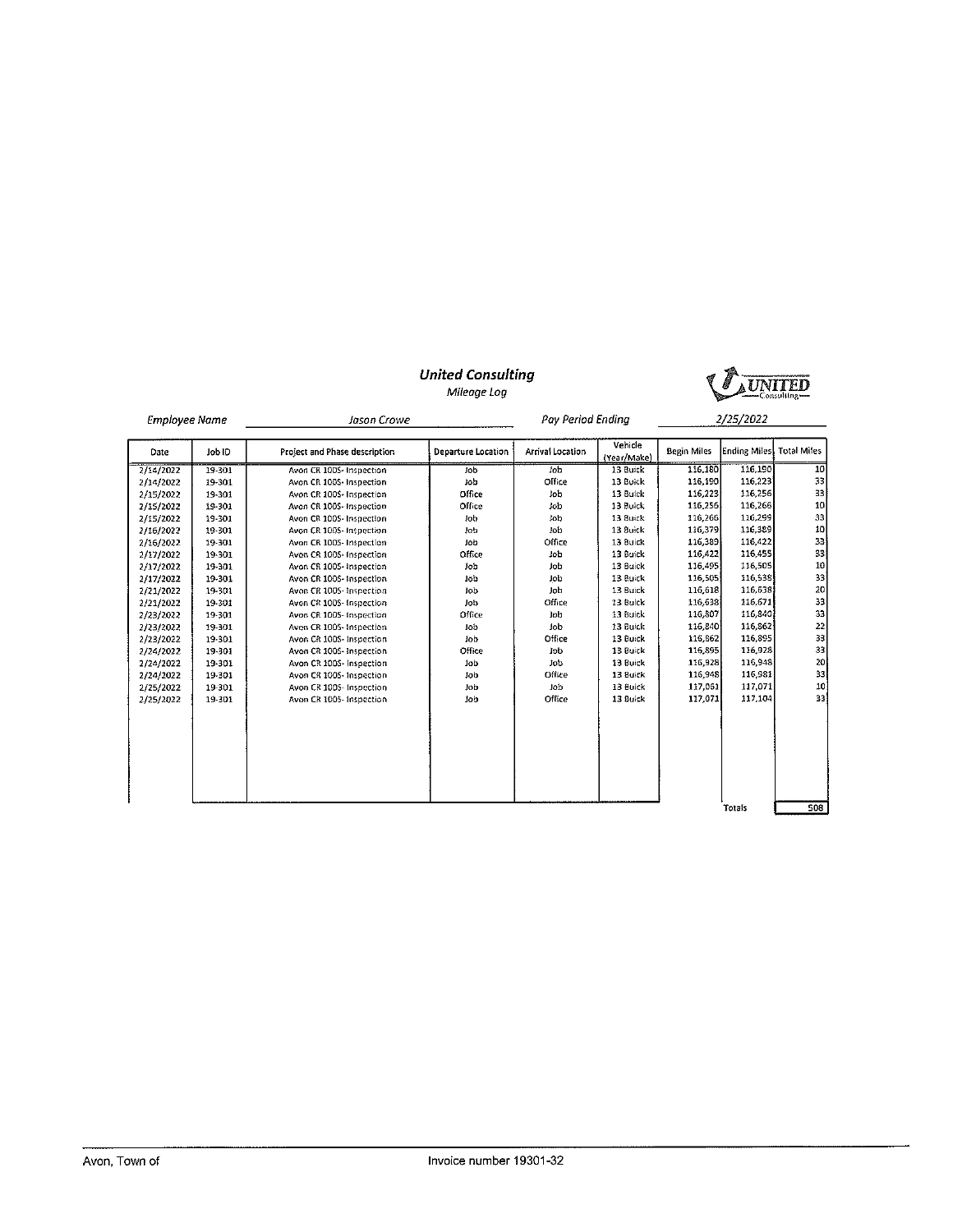Mileage Log



| <b>Employee Name</b> |        | Bret D. Smiley                     | Pay Period Ending  |                  |                        | 2.25.2022          |                          |                |
|----------------------|--------|------------------------------------|--------------------|------------------|------------------------|--------------------|--------------------------|----------------|
| Date                 | Job ID | Project and Phase description      | Departure Location | Arrival Location | Vehicle<br>(Year/Make) | <b>Begin Miles</b> | Ending Miles Total Miles |                |
| 2/14/2022            | 19-301 | Avon - CR 100 South Reconstruction | Office             | iobsite          | 01 Pontiac             | 171.954            | 171.984                  | 30             |
| 2/14/2022            | 19-301 | Avon - CR 100 South Reconstruction | lobsite            | tobsite          | 01 Pontiac             | 171,984            | 171,996                  | 12             |
| 2/14/2022            | 19-301 | Avon - CR 100 South Reconstruction | jobsite            | offiice          | 01 Pontiac             | 171,996            | 172,026                  | 30             |
| 2/15/2022            | 19-301 | Avon - CR 100 South Reconstruction | Office             | jobsite          | 01 Pontiac             | 172,026            | 172,056                  | 30             |
| 2/15/2022            | 19-301 | Avon - CR 100 South Reconstruction | jobsite            | jobsite          | 01 Pontiac             | 172,056            | 172,072                  | 16             |
| 2/15/2022            | 19-301 | Avon - CR 100 South Reconstruction | jobsite            | offiice          | 01 Pontiac             | 172,072            | 172,102                  | 30             |
| 2/16/2022            | 19-301 | Avon - CR 100 South Reconstruction | Office             | iobsite          | 01 Pontiac             | 172,102            | 172,132                  | 30             |
| 2/16/2022            | 19-301 | Avon - CR 100 South Reconstruction | jobsite            | jobsite          | 01 Pontiac             | 172,132            | 172,149                  | 17             |
| 2/16/2022            | 19-301 | Avon - CR 100 South Reconstruction | jobsite            | offiice          | 01 Pontiac             | 172,149            | 172.179                  | 30             |
| 2/17/2022            | 19-301 | Avon - CR 100 South Reconstruction | Office             | jobsite          | 01 Pontiac             | 172.179            | 172,209                  | 30             |
| 2/17/2022            | 19-301 | Avon - CR 100 South Reconstruction | iobsite            | jobsite          | 01 Pontiac             | 172.209            | 172,218                  | $\overline{9}$ |
| 2/17/2022            | 19-301 | Avon - CR 100 South Reconstruction | iobsite            | offiice          | 01 Pontiac             | 172 218            | 172,248                  | 30             |
| 2/18/2022            | 19-301 | Avon - CR 100 South Reconstruction | Office             | jobsite          | 01 Pontiac             | 172,248            | 172,278                  | 30             |
| 2/18/2022            | 19-301 | Avon - CR 100 South Reconstruction | jobsite            | iobsite          | 01 Pontiac             | 172.278            | 172,302                  | 24             |
| 2/18/2022            | 19-301 | Avon - CR 100 South Reconstruction | iobsite            | offiice          | 01 Pontiac             | 172.302            | 172,332                  | 30             |
| 2/21/2022            | 19-301 | Avon - CR 100 South Reconstruction | Office             | iobsite          | 01 Pontiac             | 172,332            | 172,362                  | 30             |
| 2/21/2022            | 19-301 | Avon - CR 100 South Reconstruction | iobsite            | jobsite          | 01 Pontiac             | 172,362            | 172,385                  | 23             |
| 2/21/2022            | 19-301 | Avon - CR 100 South Reconstruction | jobsite            | offilce          | 01 Pontiac             | 172 385            | 172,415                  | 30             |
| 2/22/2022            | 19-301 | Avon - CR 100 South Reconstruction | Office             | jobsite          | 01 Pontiac             | 172.415            | 172,445                  | 30             |
| 2/22/2022            | 19-301 | Avon - CR 100 South Reconstruction | jobsite            | jobsite          | 01 Pontiac             | 172,445            | 172,458                  | 13             |
| 2/22/2022            | 19-301 | Avon - CR 100 South Reconstruction | jobsite            | offiice          | 01 Pontiac             | 172.458            | 172,488                  | 30             |
| 2/23/2022            | 19-301 | Avon - CR 100 South Reconstruction | Office             | jobsite          | 01 Pontiac             | 172,488            | 172,518                  | 30             |
| 2/23/2022            | 19-301 | Avon - CR 100 South Reconstruction | jobsite            | jobsite          | 01 Pontiac             | 172,518            | 172.533                  | 15             |
| 2/23/2022            | 19-301 | Avon - CR 100 South Reconstruction | jobsite            | offiice          | 01 Pontiac             | 172,533            | 172,563                  | 30             |
| 2/24/2022            | 19-301 | Avon - CR 100 South Reconstruction | Office             | jobsite          | 01 Pontiac             | 172.563            | 172.593                  | 30             |
| 2/24/2022            | 19-301 | Avon - CR 100 South Reconstruction | iobsite            | jobsite          | 01 Pontiac             | 172,593            | 172,612                  | 19             |
| 2/24/2022            | 19-301 | Avon - CR 100 South Reconstruction | jobsite            | offiice          | 01 Pontiac             | 172,612            | 172,642                  | 30             |
|                      |        |                                    |                    |                  |                        |                    |                          |                |
|                      |        |                                    |                    |                  |                        |                    | Totals                   | 688            |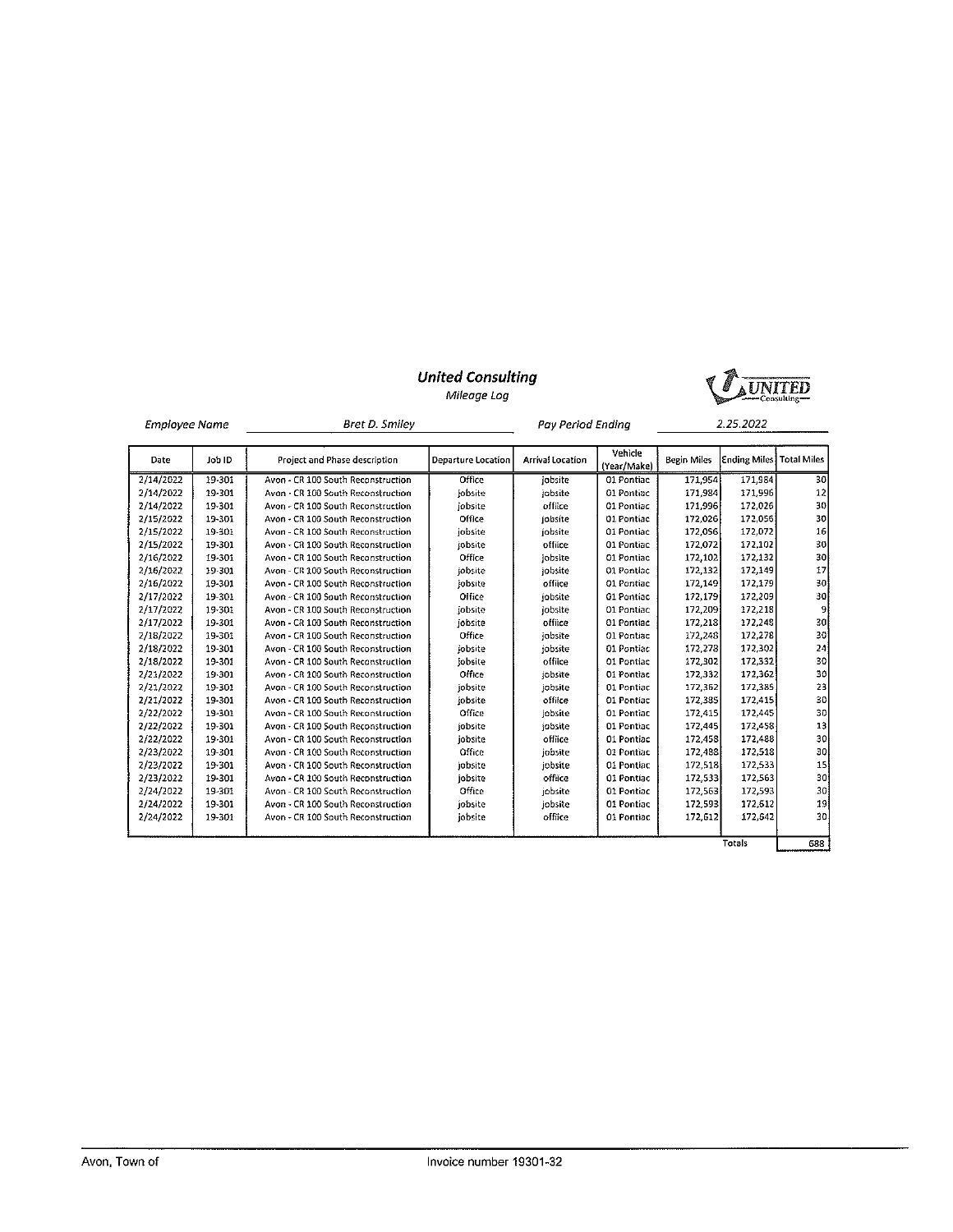



| Bret D. Smiley |  |
|----------------|--|
|                |  |

**Employee Name** 

Pay Period Ending

2.25.2022

| Date      | Job ID | Project and Phase description      | Departure Location | Arrival Location | Vehicle<br>(Year/Make) | <b>Begin Miles</b> | Ending<br>Miles | <b>Total Miles</b> |
|-----------|--------|------------------------------------|--------------------|------------------|------------------------|--------------------|-----------------|--------------------|
| 2/25/2022 | 19-301 | Avon - CR 100 South Reconstruction | Office             | jobsite          | 01 Pontiac             | 172,642            | 172,672         | 30                 |
| 2/25/2022 | 19-301 | Avon - CR 100 South Reconstruction | jobsite            | jobsite          | 01 Pontiac             | 172,672            | 172,692         | 20                 |
| 2/25/2022 | 19-301 | Avon - CR 100 South Reconstruction | jobsite            | office           | 01 Pontiac             | 172,692            | 172,722         | 30                 |
|           |        |                                    |                    |                  |                        |                    |                 |                    |
|           |        |                                    |                    |                  |                        |                    | Totals          | 80                 |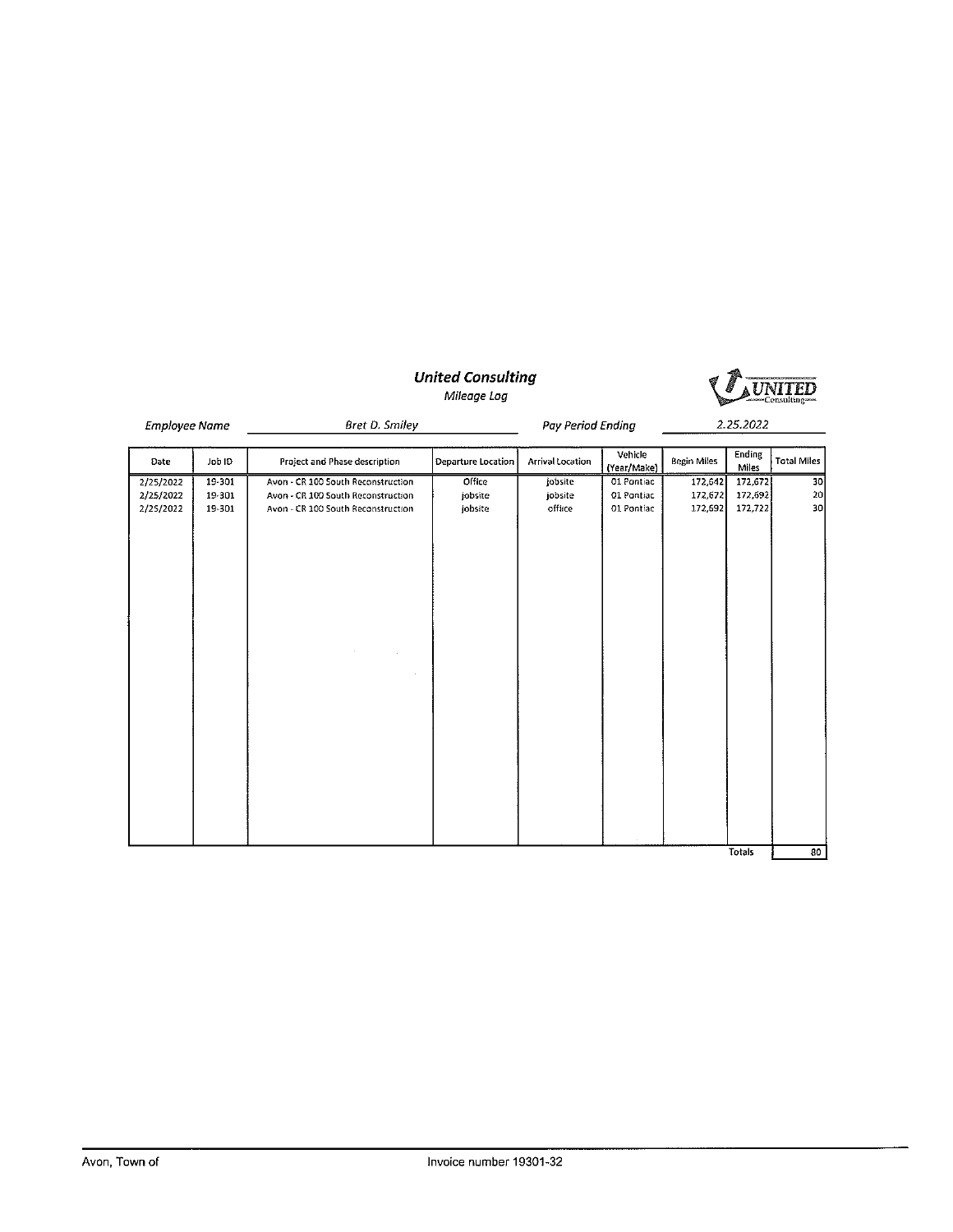

901 SOUTH BOND ST., SUITE 600 BALTIMORE MD 21231

(800) 782-1500, Option 1 customersuccess@willscot.com www.willscot.com Fed ID# 52-0665775

43 医苏苏达

TOWN OF AVON 6570 E US HIGHWAY 36 AVON IN 46123-9178 նվերընտերին կինիկների համրիկի

# **INVOICE**

| <b>Customer#</b>        |            | Invoice # Invoice Date Seq # Terms |          |                          |  |
|-------------------------|------------|------------------------------------|----------|--------------------------|--|
| 10445066                | 9013466977 | 3/27/2022                          | 013      | <b>DUE</b><br><b>NOW</b> |  |
| <b>PAYMENT DUE</b>      |            |                                    | \$595.00 |                          |  |
| <b>INVOICE DUE DATE</b> |            |                                    |          | 3/27/2022                |  |

**BRANCH:** 

MD INDIANAPOLIS IN 2301 S HOLT RD INDIANAPOLIS IN 46241 (317) 209-0531

| Contract #     | <b>Previous Customer #</b>  | <b>Bill to ID</b> | Customer PO © Ordered By |                                    |                                                           | <b>Rental Period Job Location Manual</b>           |           |
|----------------|-----------------------------|-------------------|--------------------------|------------------------------------|-----------------------------------------------------------|----------------------------------------------------|-----------|
| W1175844       | 19750178                    | 190116            |                          | Jasmine<br>Standifer<br>3172720948 | $3/27/2022 -$<br>4/26/2022                                | TOWN OF AVON<br>72 S. AVON AVENUE<br>AVON IN 46123 |           |
| Quantity       | Item #/Description          |                   |                          |                                    |                                                           | <b>Price/Rate</b>                                  | Amount    |
| 1              | PREMIUM OFFICE/CONF PACKAGE |                   |                          |                                    |                                                           | \$595.00                                           | S595.00 N |
|                |                             |                   |                          |                                    |                                                           | Sub-total                                          | \$595.00  |
|                |                             |                   |                          |                                    | <b>INVOICE TOTAL</b>                                      |                                                    | \$595.00  |
|                |                             |                   |                          |                                    |                                                           |                                                    |           |
| Invoice in USD |                             |                   |                          |                                    | T* - Denotes taxable item, N* - Denotes non-taxable item. |                                                    |           |



9013466977 3/27/2022 **TOWN OF AVON** 

\$595.00

10445066